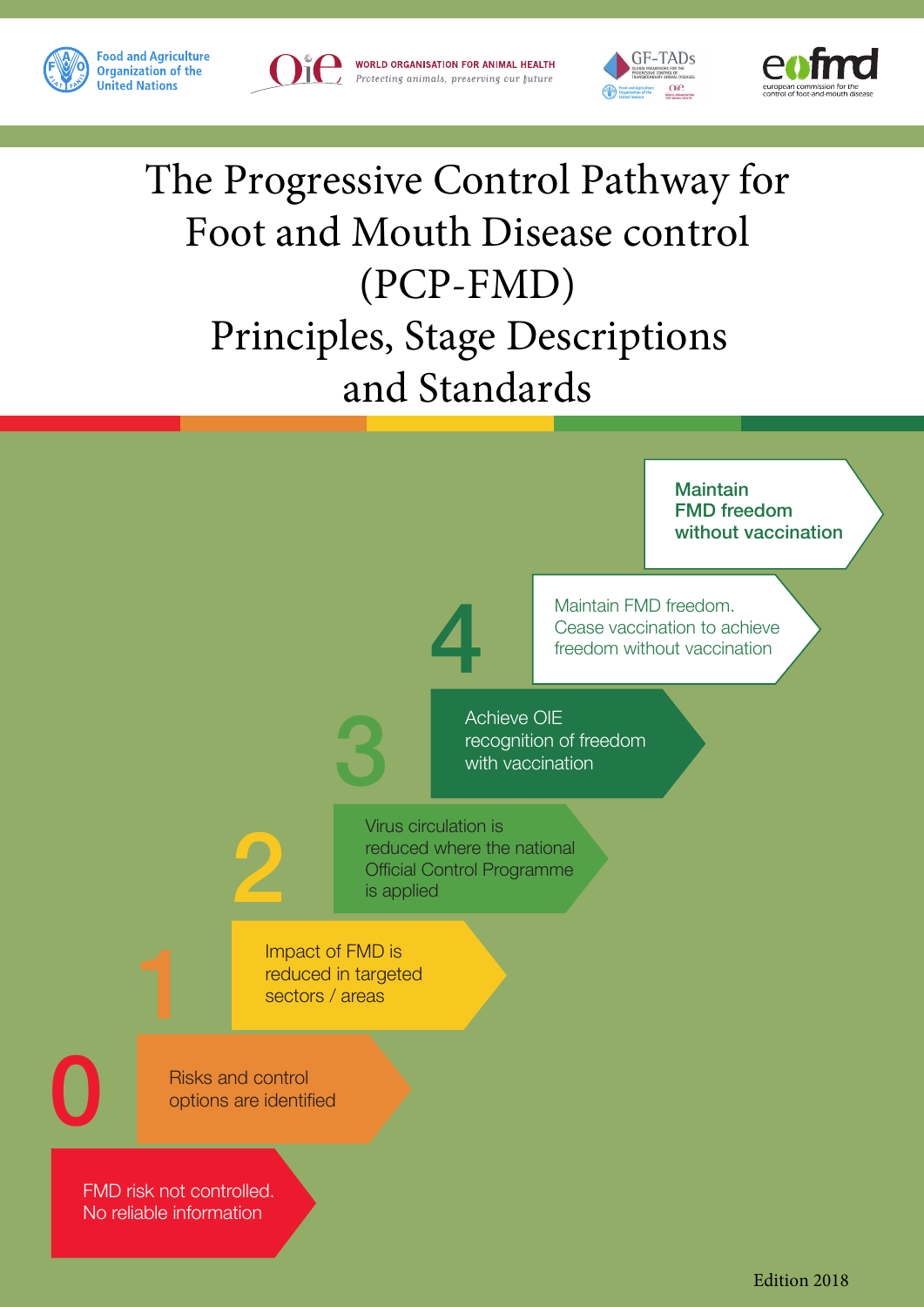# **The Progressive Control Pathway**

# **for**

# **Foot and Mouth Disease control (PCP-FMD)**

**2nd Edition** 

*Principles, Stage Descriptions and Standards*

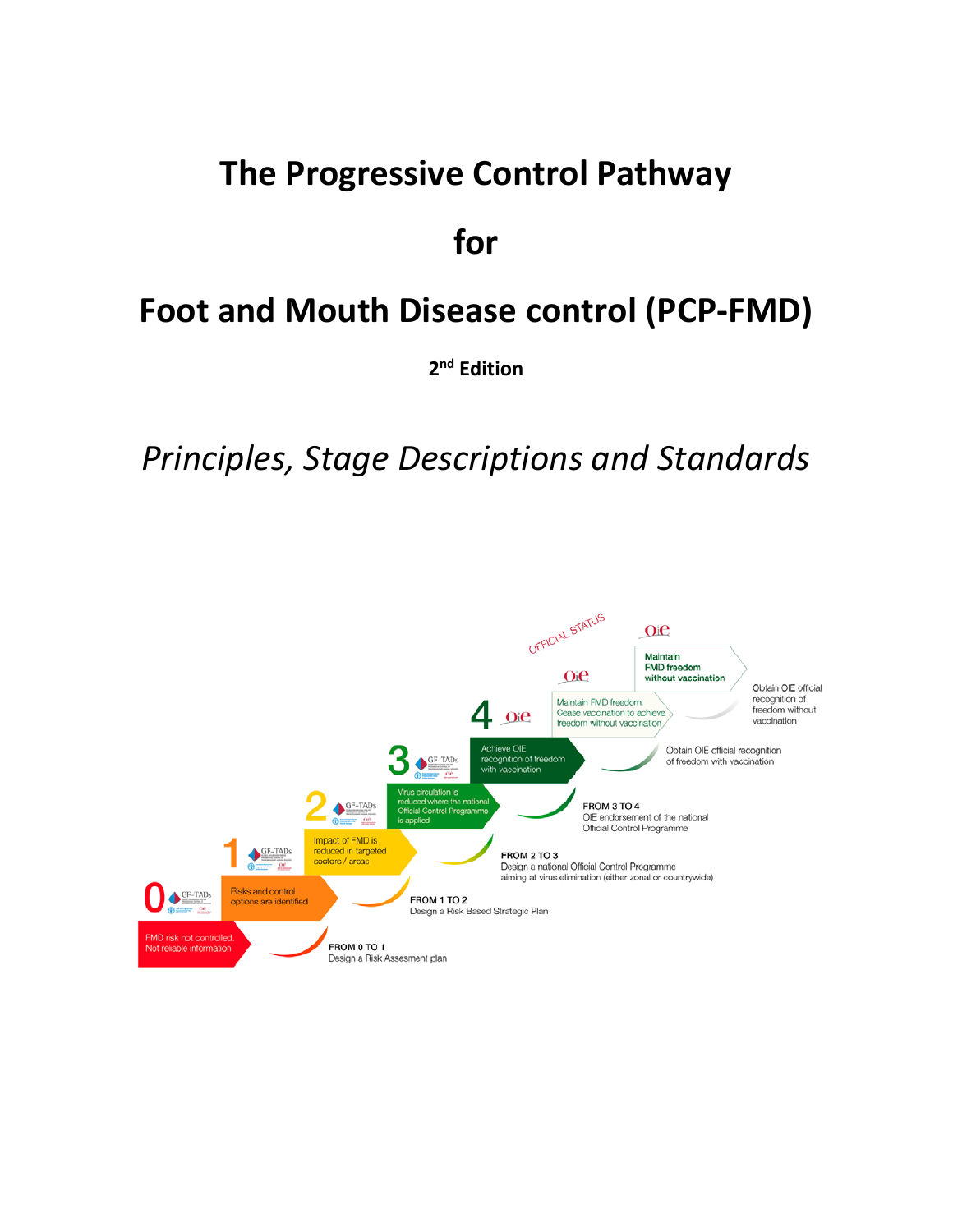# **TABLE OF CONTENTS**

| <b>B.</b> |  |
|-----------|--|
| C.        |  |
|           |  |
|           |  |
| II.       |  |
|           |  |
|           |  |







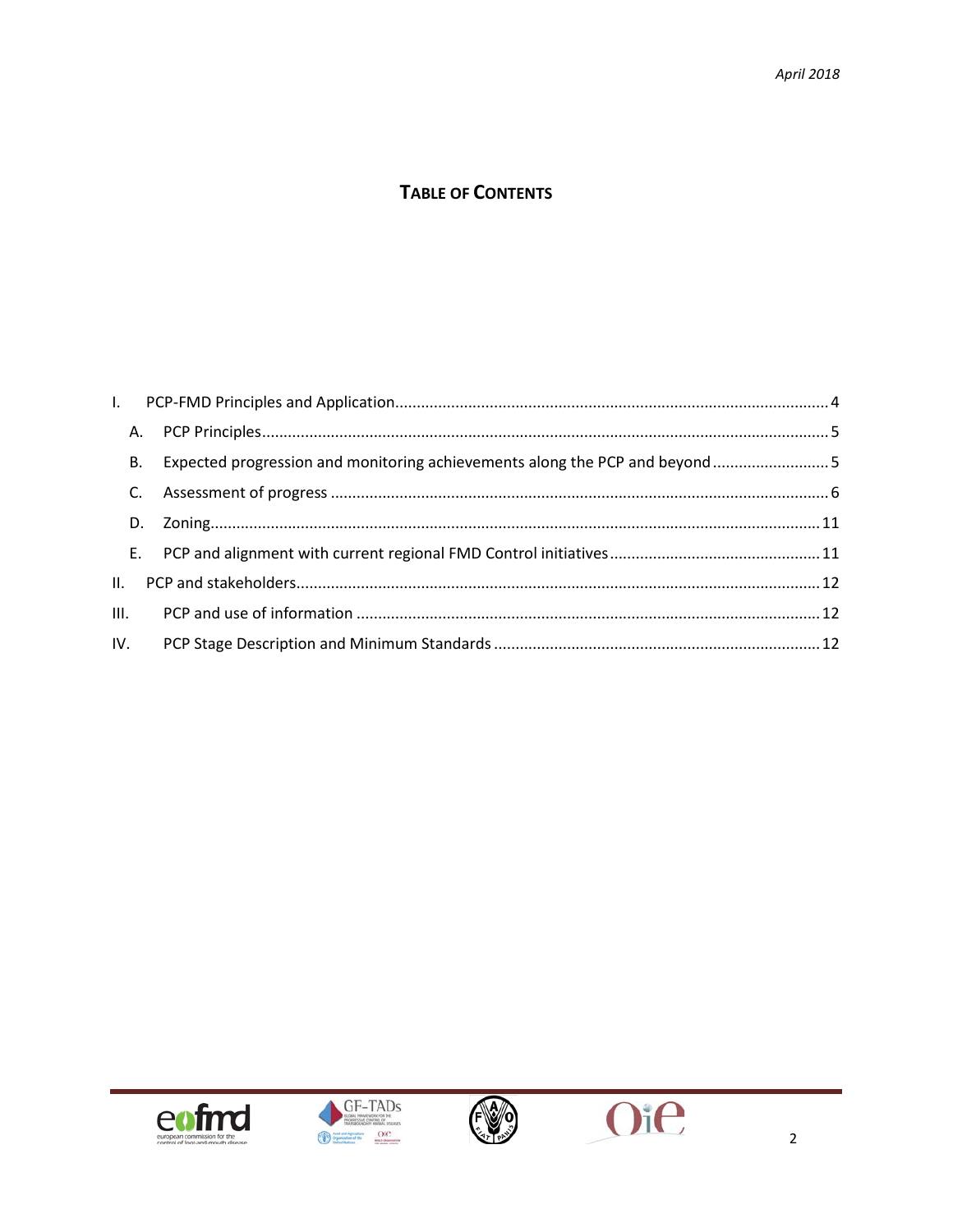#### **LIST OF ACRONYMS**

- EuFMD: European Commission for the Control of Foot-and-Mouth Disease
- FAO: Food and Agriculture Organization of the United Nations
- FMD: Foot and mouth disease

FMDV: FMD virus

- GF-TADs: Global Framework for the Progressive Control of Transboundary Animal Diseases
- OIE: World Organisation for Animal Health
- PCP: Progressive Control Pathway
- PCP-FMD: Progressive Control Pathway for FMD
- PVM: Post Vaccination Monitoring
- RAG: Regional Advisory Group
- RBSP: Risk-Based Strategic Plan
- TAD: Transboundary animal disease







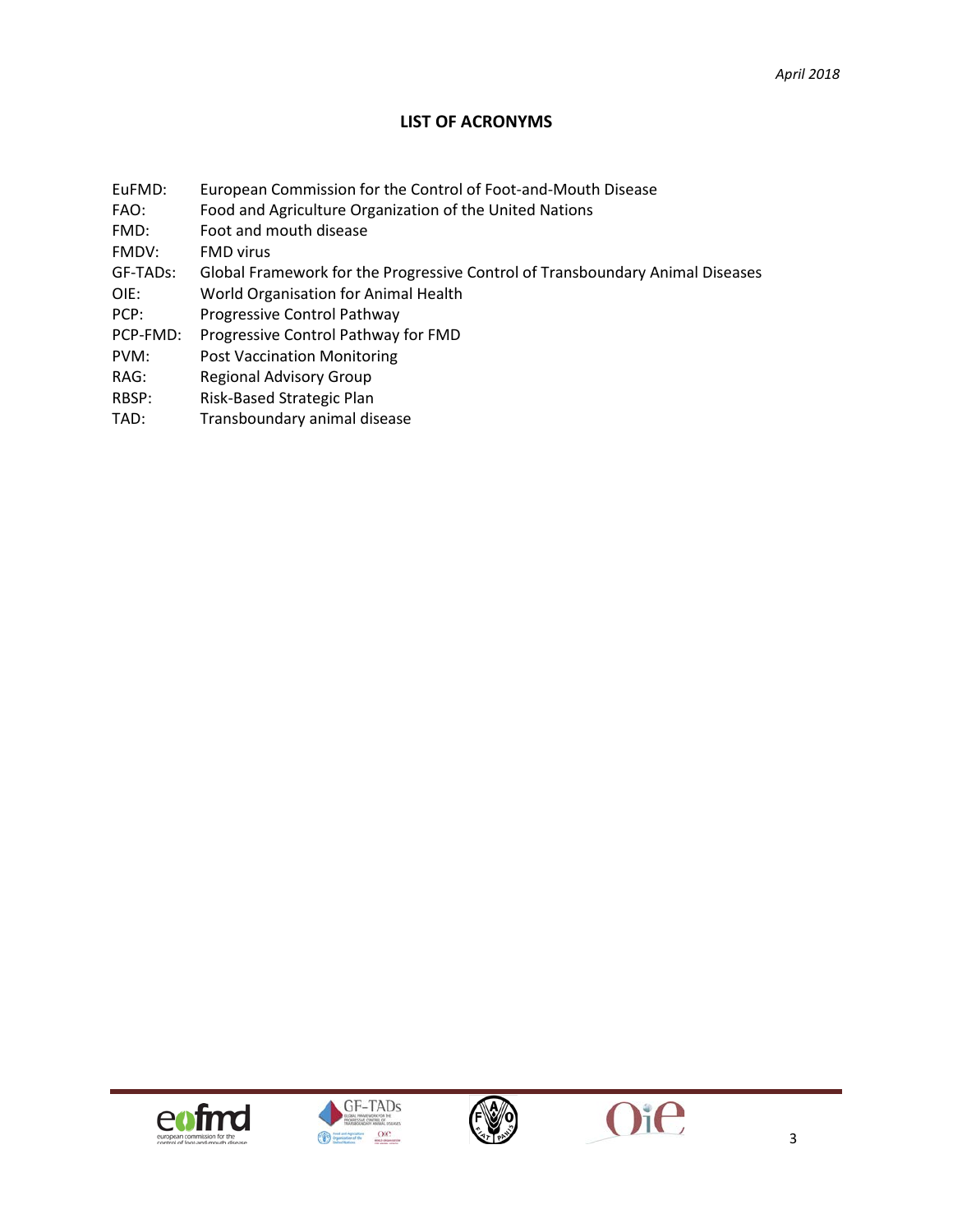### <span id="page-4-0"></span>**I. PCP-FMD Principles and Application**

The Progressive Control Pathway for Foot and Mouth Disease (PCP-FMD) has been developed by FAO (Food and Agriculture Organization of the United Nations) and EuFMD (European Commission for the Control of Foot-and-Mouth Disease) to assist and facilitate FMD endemic countries to progressively reduce the impact of the disease and the load of FMD virus. The PCP-FMD approach has been adopted by FAO and OIE (World Organisation for Animal Health) as a working tool in the design of FMD country (and some regional) control programmes. The PCP-FMD forms the backbone of Component 1 of the FAO-OIE Global FMD Control Strategy<sup>[1](#page-4-1)</sup>.

The PCP-FMD is a set of FMD control activity stages that focuses on first identifying and then addressing the risks for FMD introduction and spread. If adequately implemented, the activities should enable countries to progressively increase their level of FMD control to the point where an application for OIEendorsement of a national official control programme will eventually lead to the OIE recognition of an FMD free status with or without vaccination in accordance to the requirements of the OIE *Terrestrial Animal Health Code*.

The PCP-FMD consists of two distinct domains: (i) a Global Framework for the Progressive Control of Transboundary Animal Diseases (GF-TADs) pathway from Stage 0 up to and including stage 3 and (ii) an OIE pathway beyond Stage 3.

<span id="page-4-1"></span><sup>1</sup> <http://www.fao.org/3/a-an390e.pdf>







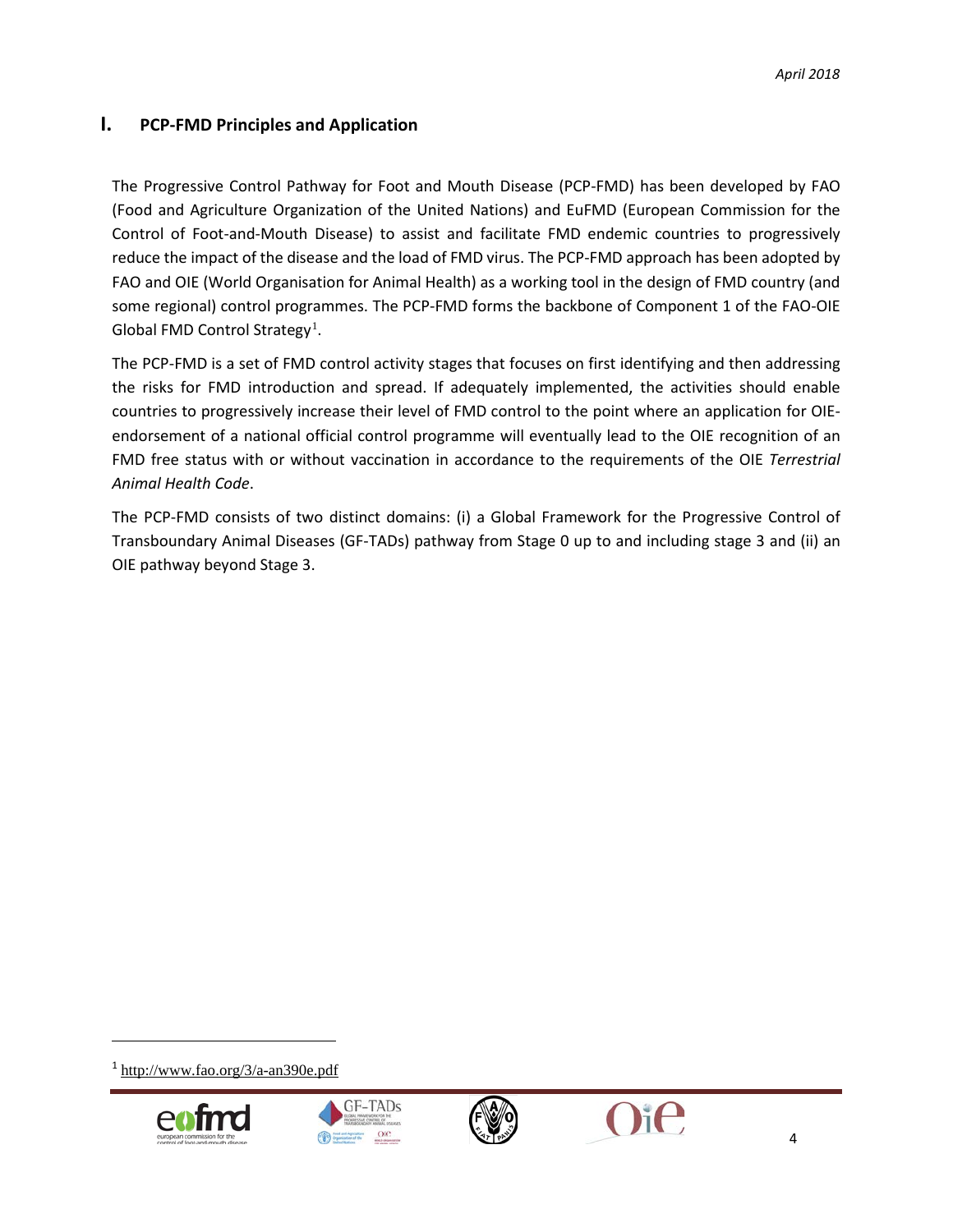### <span id="page-5-0"></span>**A. PCP Principles**

The PCP approach is based on the following principles

- Understanding the epidemiology of FMD and active monitoring for FMD virus (FMDV) transmission pathways are the foundation of a control programme, and therefore the activities to meet these requirements are common in all stages. An FMD monitoring and evaluation system should be in place at Stage 2 and higher to measure the effectiveness of the control programmes;
- Activities are conducted to mitigate the disease risk and reduce virus transmission in the susceptible domestic animal population, as appropriate for the particular PCP Stage;
- In each PCP Stage, activities and their impacts are measurable, comparable between countries and generate information of benefit to national as well as international stakeholders;
- Available resources are optimised by targeting control measures to specific critical control points along the value chains where their impact is greatest. Critical control points may be production systems and/or husbandry practices and/or particular geographic locations where the risk of FMD entry, spread and/or consequences is highest.

#### <span id="page-5-1"></span>**B. Expected progression and monitoring achievements along the PCP and beyond**

The PCP is not intended to be compulsory or prescriptive; rather it is outcome-oriented and acknowledges that the most effective approach to achieve the key outcomes might be different in different countries and regions. It is also recognised that priorities will vary across countries, and therefore there is flexibility built into the PCP. Within the lower stages, countries may choose to focus control measures on certain production system(s) and/or specific geographic area(s), and throughout the PCP each country can decide how quickly and how far it progresses. Eventual progression to Stage 2 is the logical goal of countries that embark on Stage 1.

However, countries may decide not to progress further than Stage 2, which focuses on reducing the impact of FMD and thus provides sustainable management of FMD to an acceptable level. In particular, for those countries unlikely to be able to progress beyond Stage 2, the quality of the monitoring data and information sharing is important to ensure that other countries in the region are informed and can protect themselves from the potential risks.

Moving to Stage 3 would indicate a strong commitment to progress toward elimination of FMD virus (either at zonal or country level). The gateway to Stage 3 is to prepare an Official Control Program aiming at eliminating virus circulation.

The effectiveness of the Official Control Program plan while in Stage 3 would normally lead the country to request the OIE endorsement that, once obtained, will be the gateway to move to Stage 4 (moving towards achievement of freedom with vaccination).







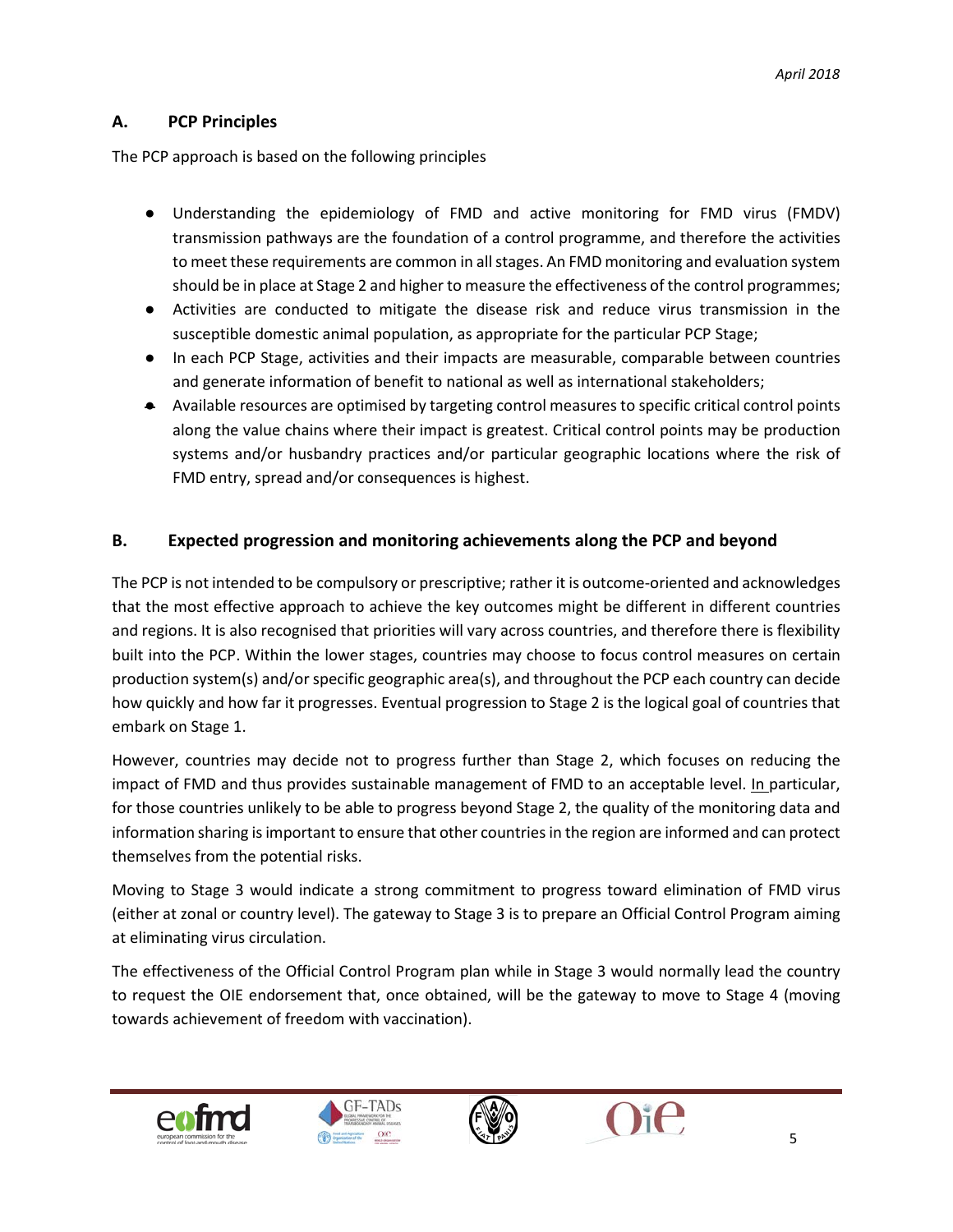The following steps will be for the country to be officially recognized by the OIE as having an FMD free status (with or without vaccination) for all or part of the country which would correspond to an official recognition of a status.

#### <span id="page-6-0"></span>**C. Assessment of progress**

#### *Regional Roadmap Meetings*

Although the assessment and resultant Stage assignment are done on an individual country basis, countries within a region are preferably assessed concurrently at a regional meeting ("Regional FMD Roadmap meeting") held regularly (ideally every 1-2 years). The opportunity for countries to crossexamine each other's progress at regional level is intended to encourage greater transparency and accountability.

The main objectives of the Roadmap meeting are to:

- Share information on FMD virus circulation within the regional ecosystem to assist in planning of vaccination and other preventive measures;
- Review and assess countries' progress in respect to the vision identified by the region;
- Identify areas for improvement and needs for assistance;
- Provide technical training in priority topics identified by the region.

Regardless of their OIE status or their PCP FMD stages, all countries in a particular region are encouraged to attend and actively participate in Regional Roadmap meetings and share their control plans and activities with other countries in the region.







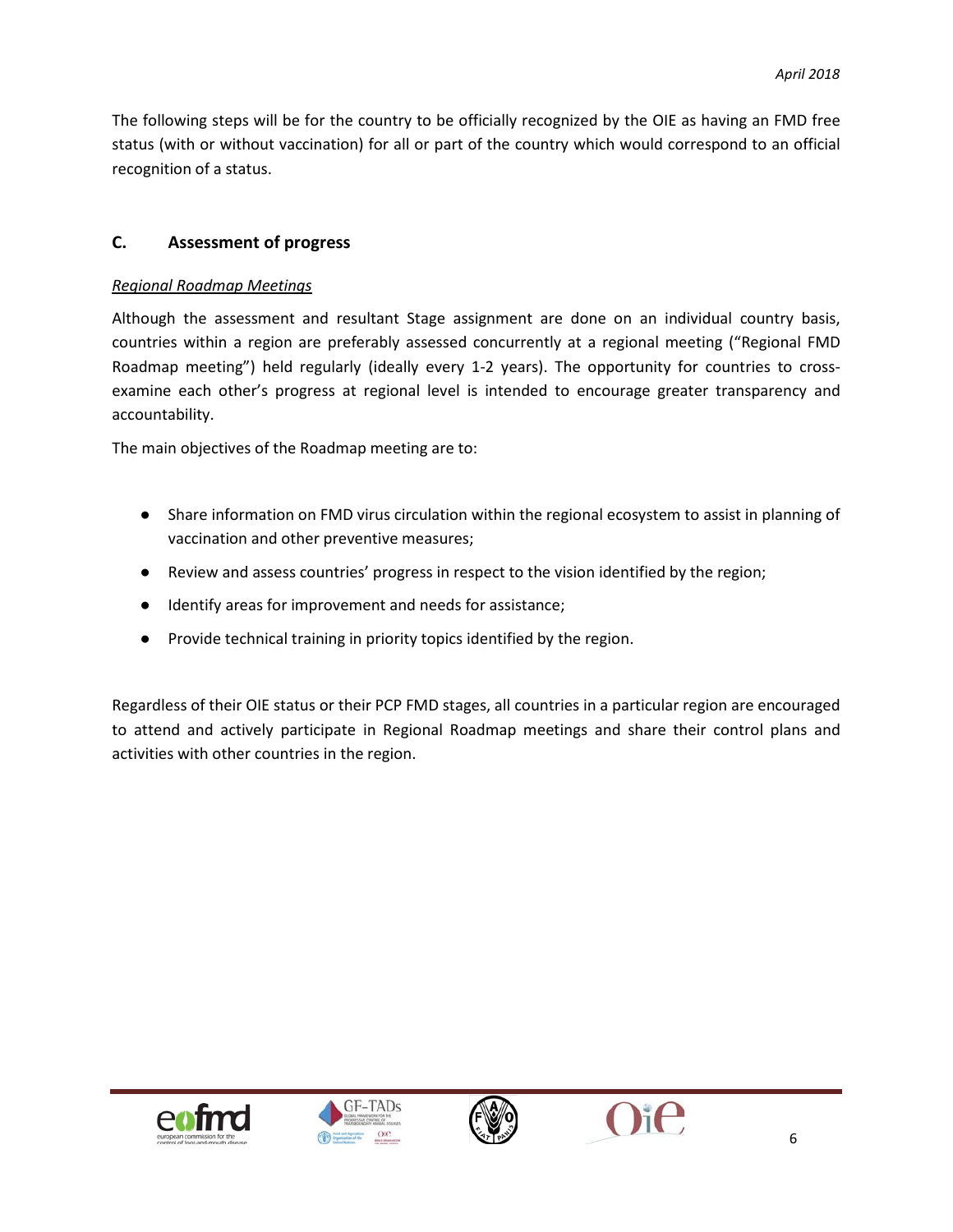#### *Acceptance process* for countries in PCP Stages (Stages 0-3)

A self-assessment questionnaire ("PCP Checklist"<sup>[2](#page-7-0)</sup>) is available that summarizes the required and recommended activities for each PCP Stage. Countries are encouraged to use this questionnaire at any time to informally review their progress along the PCP.

To determine each country's PCP-FMD Stage<sup>[3](#page-7-1)</sup> and its progression over time, an assessment is conducted following a formal procedure utilizing the GF-TADs in which FAO and OIE cooperate called the GF-TADs PCP-FMD Acceptance process.

The Acceptance process is an evidence-based, transparent assessment carried out regularly, preferably every 1-2 years, following a well-established procedure conducted uniformly across the world. The countries being assessed must provide clear evidence of the activities performed and progress achieved towards the key outcomes of the PCP and of their national plans.

The key body in the Acceptance process is the **Regional Advisory Group** (RAG) which has been established for each group of countries that attend FMD Roadmap meetings.

The RAG consists of (i) three CVOs (or their designees) from the region nominated by the Member Countries of the region for a period of three years, including a chairperson nominated by the RAG members and, although not obligatory, it would be an asset if the RAG members are also members of GF-TADs Regional Steering Committee (RSC) wherever possible (considering that the geographical coverage of a GF-TADs Regional Steering Committee and the Regional Roadmap may not overlap); (ii) the heads of the regional epidemiology and laboratory networks, (iii) Members of the GF-TADS FMD Working Group (FMD-WG), (iv) representatives of the regional/sub-regional FAO and OIE regional offices, (v) PCP and PVS experts and (vi) a representative from a regional organization. Only (i) and (ii) have voting power for the Acceptance process, supported in their decision by the other RAG Members. Countries may participate in multiple Roadmaps if appropriate according to their geographical location and risk but only be assessed by one RAG. The country, in consultation with the FMD-WG, may decide which RAG will be responsible for assessment.

<span id="page-7-1"></span> $3$  Countries with their FMD national control programme endorsed by the OIE (stage 4) or countries with an OIE officially recognized status are not required to go through a self-assessment process.









<span id="page-7-0"></span><sup>&</sup>lt;sup>2</sup> Available at: http://www.fao.org/ag/againfo/commissions/eufmd/commissions/eufmd-home/progressivecontrol-pathway-pcp/en/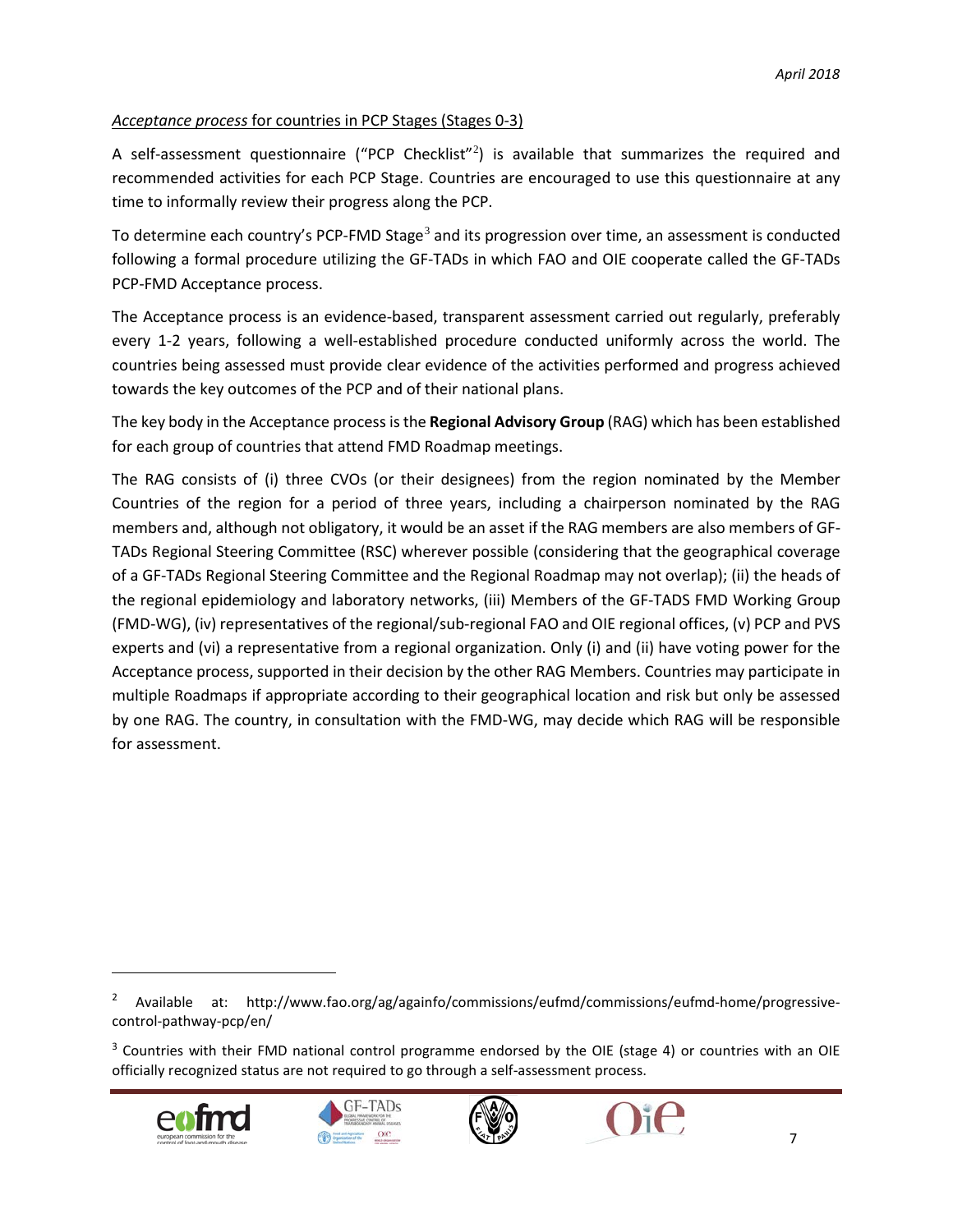The GF-TADs Acceptance process consists of four steps (see **Box 1**). The FMD-WG reports the outcome of each FMD Roadmap to the GF-TADs Management Committee and the Global GF-TADs Steering Committee.

Country visits may be undertaken by experts (only if requested by the country) to provide technical support or to resolve disagreements between country selfassessment and the assessment made by the RAG. The experts' reports on the country visit, along with their recommendations, are presented to the FMD-WG.

#### **Box 1: GF-TADs Acceptance process**

- 1) Completion of the self-assessment questionnaire ("PCP checklist") by countries. This is crucial, and enables countries to summarize the information in a standardized manner.
- 2) The FMD-WG reviews the questionnaires to assess country progress with respect to the required and recommended outcomes in a given PCP-FMD Stage. The FMD-WG assesses that the FMD plan is consistent with the Stage in which the country is claiming to be or is wishing to be accepted and drafts a written feedback.
- 3) The country provides evidence supporting the selfassessment for peer review, usually with a presentation and interviews by the FMD-WG during the Roadmap meeting.

In the event that no Roadmap meeting is held, then supportive evidence should be provided to the RAG through the FMD-WG, who will convene an extraordinary meeting of the RAG (usually an online meeting). This will be done:

As needed, for Stage progression

Every 3 years to maintain the Stage Acceptance

4) Evidence is reviewed by the RAG, which determines PCP Stage Acceptance

#### *Provisional Acceptance*

In case evidence is missing or required information is incomplete at the time of the Roadmap meeting, the RAG may provisionally accept the country in a Stage, under the condition that the country provides the required evidence within a specified timeframe (no longer than six months). If the evidence is not provided within the timeframe, then the provisional acceptance is withdrawn and the country reverts to the previous accepted Stage. The FMD-WG is responsible for following-up this issue and coordinating with the RAG to finalize the assessment soon after receipt of the required evidence.

The FMD-WG is responsible for communication with the individual countries regarding PCP-FMD issues. The GF-TADs Regional Steering Committees should be closely involved, as much as possible and feasible, considering that the geographical coverage of a roadmap may not necessarily be the same as the GF-TADs Regional Steering Committee.







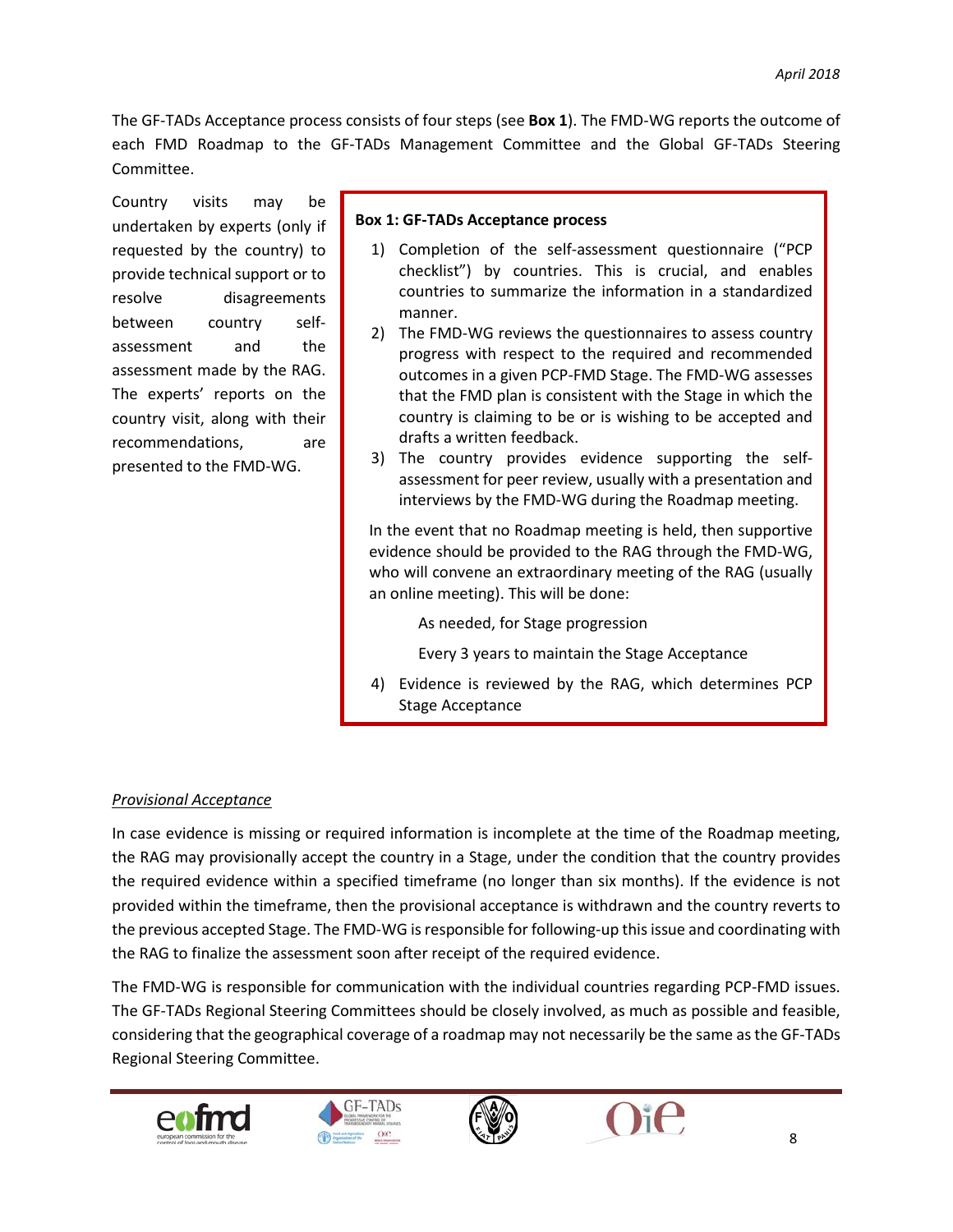A briefing on the progress of the PCP-FMD in their region should be part of the agenda of each GF-TADs Regional Steering Committee meeting although it may encompass only part of a regional roadmap.

#### *Requirements to qualify in a PCP-FMD Stage*

In order to qualify to a PCP-FMD Stage, the country should have achieved all of the key outcomes from the previous Stage, *plus* have met the minimum requirements for inclusion in the subsequent Stage (see below). Completion of a Stage depends on the attainment of a specific 'indicator' outcome demonstrating that the country is ready to move to the next Stage. The indicator outcome for each Stage is described (see **Box 2**).

More specifically, an important outcome is the elaboration of a specific plan appropriate for the objectives and capacity of the country and that builds on the results of the previous Stage(s).

To move forward from Stage 3 to 4 and have its Official Control Programme endorsed by the OIE, the country should prove its effectiveness, compliance with the relevant requirements of the *Terrestrial Code*

| <b>Box 2: Indicator outcome to enter</b> |                                                         |  |  |  |  |
|------------------------------------------|---------------------------------------------------------|--|--|--|--|
| Stage 1                                  | Risk Assessment Plan                                    |  |  |  |  |
| Stage 2                                  | Risk Based Strategic Plan                               |  |  |  |  |
| Stage 3                                  | Official Control Programme                              |  |  |  |  |
| Stage 4                                  | Endorsement of the Official<br>Control Programme by OIE |  |  |  |  |
| Status                                   | Recognition of FMD freedom<br>with vaccination          |  |  |  |  |
| Status                                   | Recognition of FMD freedom<br>without vaccination       |  |  |  |  |
|                                          |                                                         |  |  |  |  |

and follow the OIE procedure for endorsement. Similarly, to be officially recognised free from FMD, the countries have to comply with the relevant requirements of the *Terrestrial Code* and follow the OIE procedure.

The procedure for endorsement and for the official recognition of freedom is available from the OIE<sup>[4](#page-9-0)</sup>.

It is worth noting that, different to previous PCP stages, the fulfilment of the requirements to have its Official Control Programme endorsed or its free status officially recognised is no longer assessed by the RAG but by the OIE Scientific Commission for Animal Diseases and the World Assembly of OIE delegates.

Once countries have entered the OIE pathway and have either their official control programme endorsed by the OIE or their free status, with and without vaccination, officially recognised, their FMD

situation is assessed annually by the OIE against the requirements of the OIE *Terrestrial Animal Health Code*.

Additionally, in line with the FAO-OIE Global FMD Control Strategy, countries should also demonstrate the progressive reinforcement of the capacity of their Veterinary Services (the Global Strategy component 2),

<span id="page-9-0"></span><sup>&</sup>lt;sup>4</sup>[http://www.oie.int/en/animal-health-in-the-world/official-disease-status/official-recognition-policy-and](http://www.oie.int/en/animal-health-in-the-world/official-disease-status/official-recognition-policy-and-procedures/)[procedures/](http://www.oie.int/en/animal-health-in-the-world/official-disease-status/official-recognition-policy-and-procedures/)







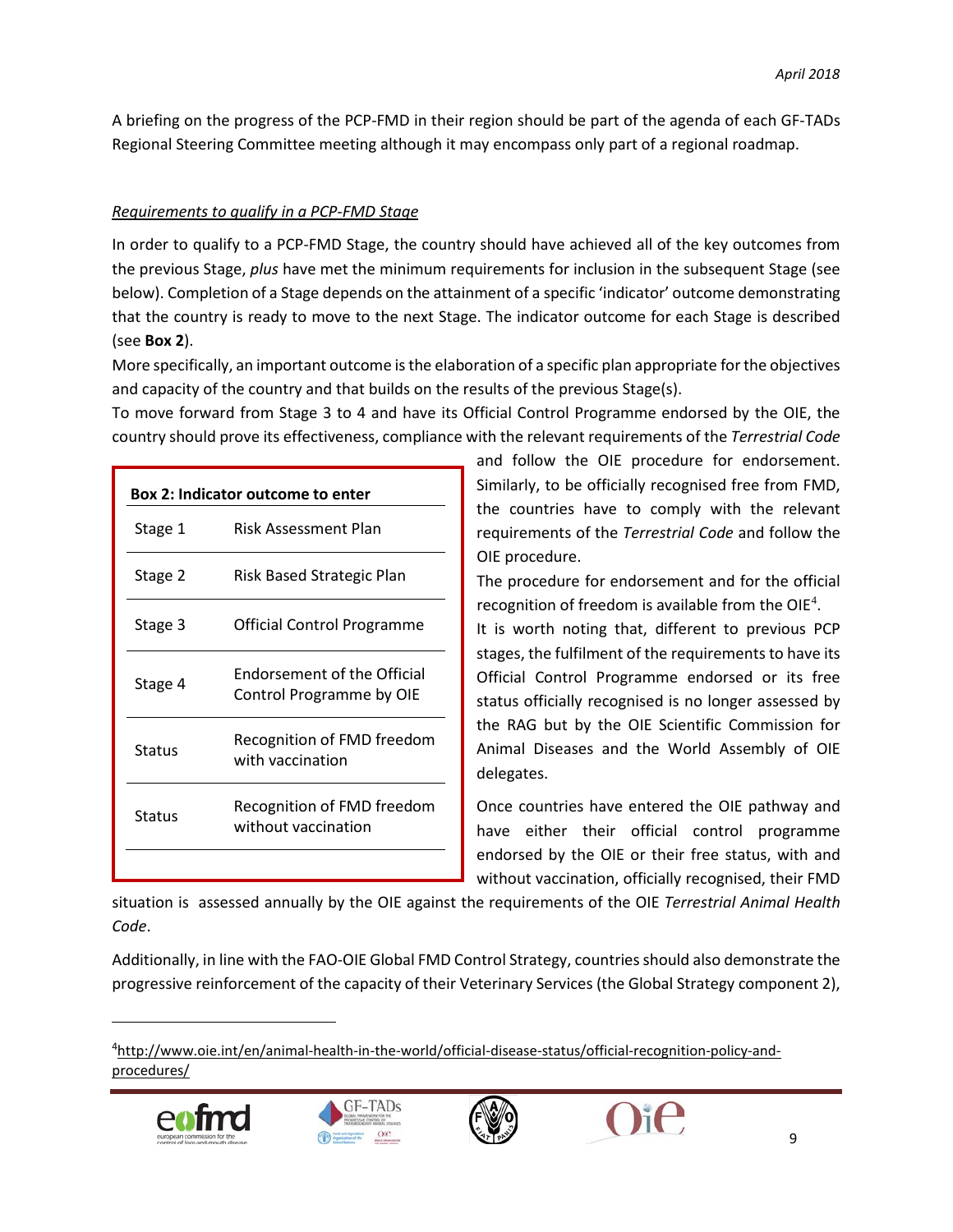which is an important driver and guarantee for the efficacy and sustainability of the FMD specific measures put in place. Countries should therefore achieve the level of advancement required for the set of critical competences of the PVS evaluation tool relevant for each PCP-FMD Stage (see Annex 1).

As described below (see Zoning), a country may choose to focus enhanced control activities on a specific geographic area (zone/region) to progress more quickly in that area. Consequently, zones within a country may be placed in different PCP Stages. In the event that a zone of a country has completed the PCP and is officially recognised as free, the remaining areas of the country should continue to participate in the PCP assessment process.

#### *Fast-track*

It is possible for a country, or zones within a country, to advance by more than one Stage in the PCP, this is referred to as "fast-track". For example, a country in PCP Stage 1 that devotes sufficient resources to FMD control may progress directly to PCP Stage 3 without ever being assigned in PCP Stage 2. For a country wishing to fast-track, it should have fulfilled all of the key outcomes from the previous Stage(s), *plus* have met the minimum requirements for inclusion in the Stage desired to enter.

#### *Withdrawal of Acceptance*

Under certain circumstances, a country may no longer comply with the minimum requirements of a Stage to which it has previously been accepted (see Box 3). In this event, the RAG may assess that the conditions for being qualified in Stage 1 or 2 or 3 are no longer met. In such circumstances, the Stage acceptance can be withdrawn and the country downgraded to the Stage that best corresponds. As stated above, a provisional acceptance will be withdrawn if the missing evidence is not provided within six months.

In the event that a country in Stage 4 has the endorsement of its Official Control Programme withdrawn by the OIE, it will be invited to provide the necessary evidence that it complies with the requirements of Stage 3.

Countries previously free of FMD that experience an incursion of the disease would have their official status suspended. Such a country would then follow one of the paths offered by the OIE to recover as soon as possible its officially recognized FMD-free status in accordance with the

#### **Box 3 Minimum requirements to remain in the Stage (failure to comply will lead to acceptance in a lower Stage)**

| י פשי   |                                                                             |
|---------|-----------------------------------------------------------------------------|
| Stage 1 | Activities to understand<br>FMD risk                                        |
| Stage 2 | Risk-based control<br>measures implemented<br>and monitored                 |
| Stage 3 | Rapid detection and<br>response to all FMD<br>outbreaks                     |
| Stage 4 | <b>Endorsed National</b><br>Control Program<br>implemented and<br>monitored |
|         |                                                                             |

OIE *Terrestrial Code* and OIE procedures for the maintenance of official status.





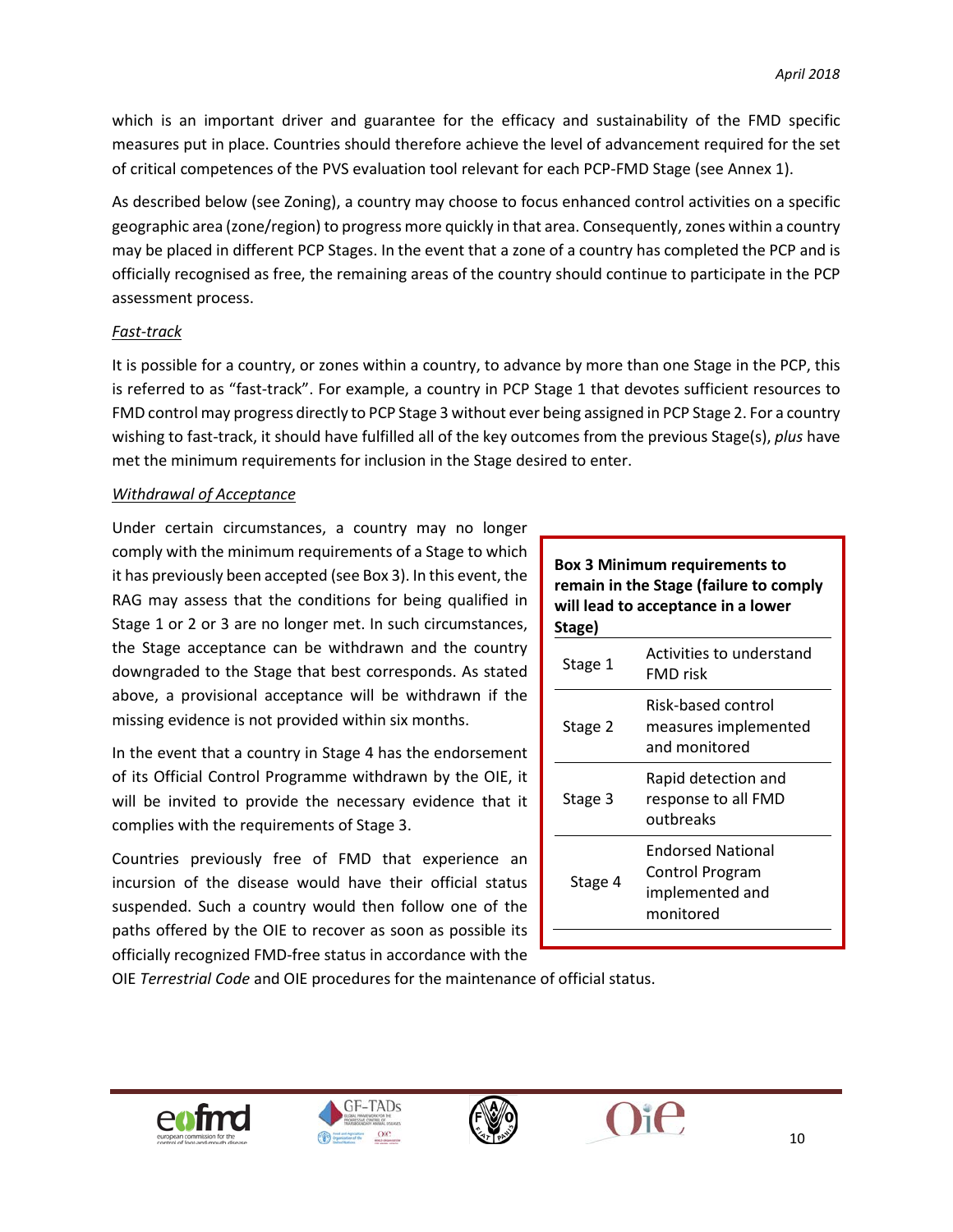#### <span id="page-11-0"></span>**D. Zoning**

Within a country, different areas might attain different levels of FMD control. This is reflected in the PCP through the principle of 'zoning', in which different PCP Stages might be assigned to distinct geographic areas (called zones) within a country. Because the early PCP Stages focus on a general understanding of FMD risk and control within particular production systems, the concept of zones of higher FMD control level within a country usually only applies to countries that have set the objectives for zonal freedom and formulated an Official Control Programme to eliminate FMD virus for a distinct geographic area or areas. In order to consider a geographic area as a 'zone' within the PCP, the country must provide convincing, evidence-based rationale for the decision. The zoning approach should take into account the structure of the livestock industry, including animal movement patterns at national and regional levels, and fulfil the recommendations of the OIE *Terrestrial Animal Health Code (*Chapters 4.3 on zoning and compartmentalisation[5](#page-11-2) and 8.8 on FMD[6](#page-11-3) in the 2017 version of the *Terrestrial Animal Health Code)*.

#### <span id="page-11-1"></span>**E. PCP and alignment with current regional FMD Control initiatives**

In some regions, there are already existing bodies and programmes established to promote and harmonize regional FMD control efforts. The main examples are the EuFMD Commission, involved with the European neighbourhood, the 2020 Roadmap for Foot and Mouth Disease Control in South-East Asia and China (SEACFMD) and the Plan Hemisférico de Erradicación de la Fiebre Aftosa (PHEFA) for South America. The PCP is intended to assist those regions without such current programmes, but is also accessible to these regions. The concepts and assessment indicators may also be applied within these existing programmes, for example to progress towards the development of control zones as used in some regions and improved understanding of risks as well as critical control points.

<span id="page-11-3"></span><sup>6</sup> http://www.oie.int/index.php?id=169&L=0&htmfile=chapitre\_fmd.htm



l







<span id="page-11-2"></span><sup>5</sup> http://www.oie.int/index.php?id=169&L=0&htmfile=chapitre\_zoning\_compartment.htm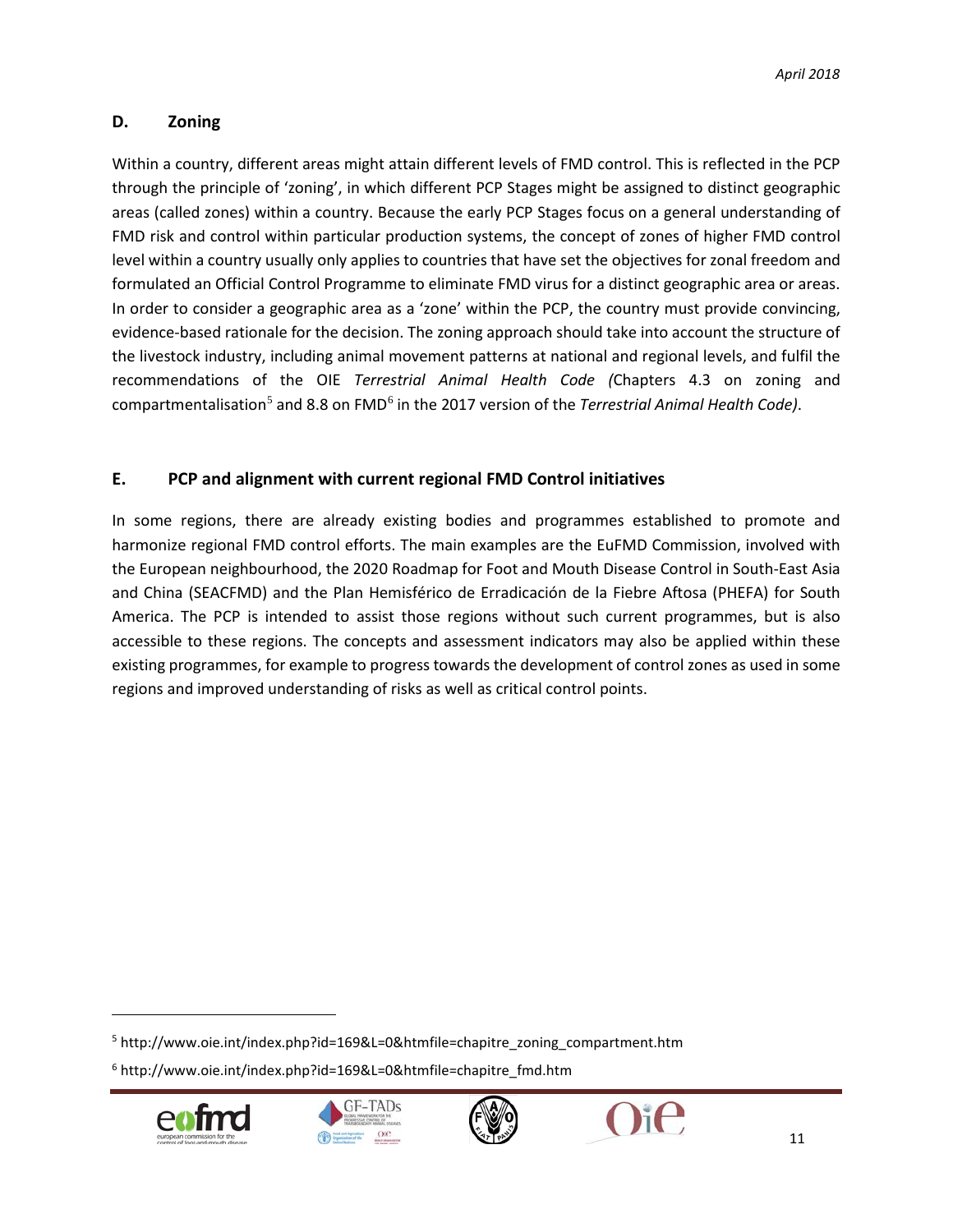#### <span id="page-12-0"></span>**II. PCP and stakeholders**

It is fully recognized that true progress in FMD control is not feasible without the support of the animal owners and other stakeholders in all steps from production to marketing. Therefore, strong and continuous efforts will have to be made to develop and maintain such support. Particularly for the higher stages of the PCP-FMD pathway, evidence that the national FMD activities are backed by stakeholders will be necessary.

#### <span id="page-12-1"></span>**III. PCP and use of information**

The gathering of detailed data in the framework of the PCP-FMD is subject to confidentiality rules of FAO and OIE.

Countries taking part in the PCP accept that the data they provide be used by FAO and OIE and their experts to provide informed support to the RAG in its assessment of the countries' PCP-FMD Stages. The result of this process is in the public domain and will be published on the GF-TADs website. The underlying data, however, will not be available unless agreed by the country concerned.

#### <span id="page-12-2"></span>**IV. PCP Stage Description and Minimum Standards**

The PCP Stages are summarized in Figure 1 and described below. The 'Stage Focus' represents the usual overall objective or aim of the stage, and the numbered points outline the 'key outcomes' necessary to achieve that aim.

Countries decide themselves how far, and how fast, it is appropriate for them to progress along the PCP. The Stage Focus therefore does not necessarily assume that a country will progress to the next stage.

The PCP approach is not intended to be prescriptive and particularly in the lower stages it is usually possible to realise the key outcomes through different activities or combinations of activities. Therefore, 'typical activities' are listed below each key outcome, along with a description of 'quality indicators' that are intended to better define the key outcome, and facilitate the transparent assessment of achievement in each outcome. It is essential to address all of the key outcomes to fully complete the Stage and progress to the subsequent Stage.







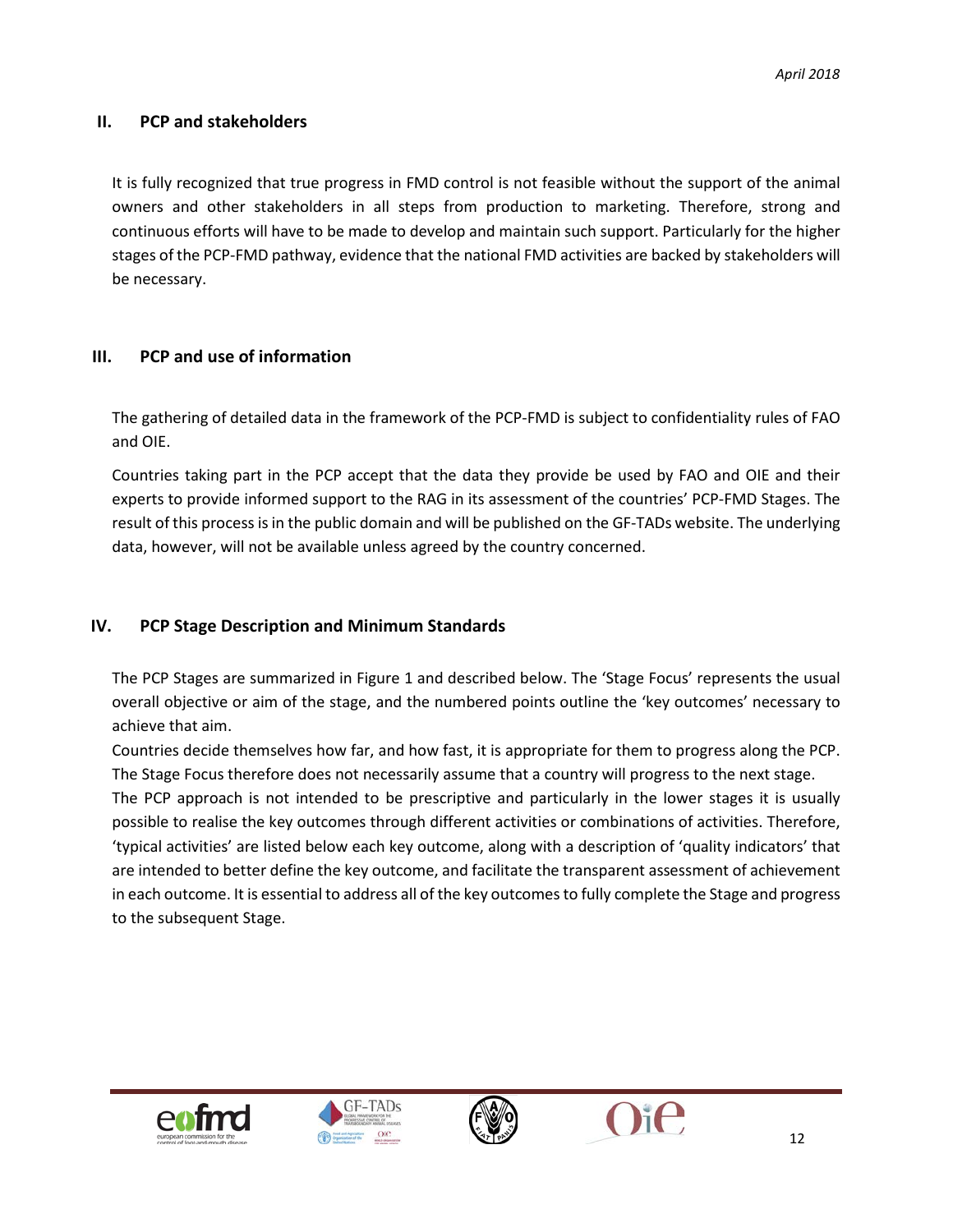#### *Figure 1: Stage progression in the Progressive Control Pathway*







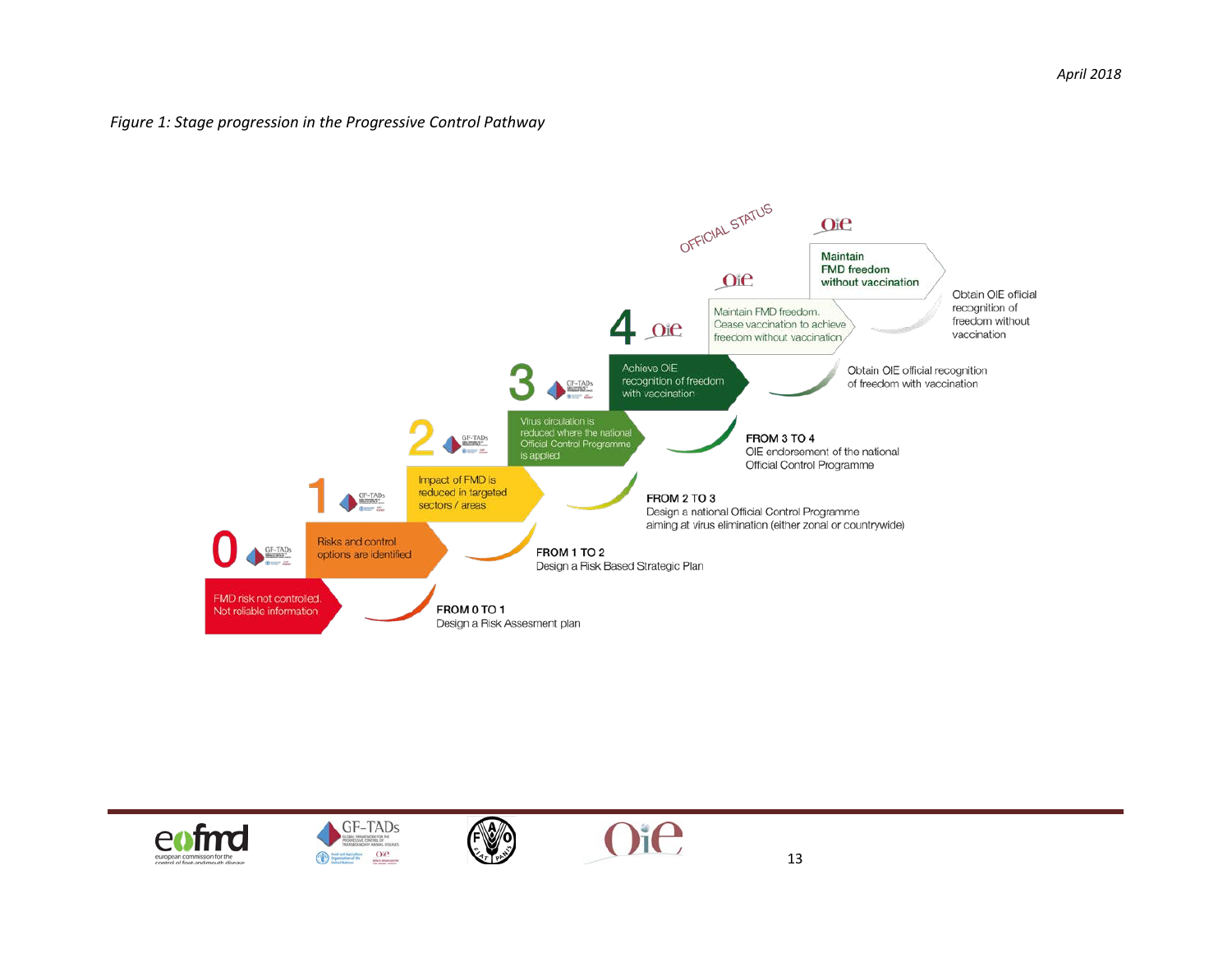#### **Stage 0**

A country in PCP Stage 0 has **little** to **no** reliable information about FMD, and any FMD control measures are not targeted according to risk.

#### **Stage 1**

- ➢ *STAGE FOCUS: "To gain an understanding of the epidemiology of FMD in the country and develop a risk-based approach to reduce the impact of FMD* **"**
- ➢ **Minimum requirement for inclusion in Stage 1:** There is a comprehensive plan ("Risk Assessment Plan (RAP)") in place to conduct the activities required to achieve the key outcomes outlined in PCP Stage 1, and results are available from activities working towards Key Outcomes 1 to 9.

#### ➢ **Key Outcomes:**

- 1. All husbandry systems, the livestock marketing network and associated socio-economic drivers are well described and understood for FMD-susceptible species (value-chain analysis).
	- *Quality indicators:* This should include an overview of all systems involving FMD susceptible species from input suppliers, through producers of animals, to the marketing system, processors and consumers. Importation of relevant animals and animal products as well as movements of animals associated with transhumance or nomadism should also be described. As these are dynamic processes, the information available should be regularly reviewed and updated in subsequent PCP Stages.
	- *Typical activities:* Participatory rural appraisal, stakeholder consultation workshops, national expert consultation, analysis of existing data.
- 2. The distribution of FMD in the country is well described and understood.
	- *Quality indicators:* It is important that all regions of the country and all husbandry systems involving FMD-susceptible species are considered at this stage. Because the FMD situation can change rapidly, information on FMD outbreak reporting and serologic surveys for antibody to non-structural protein (NSP-Ab) should be current (i.e. collected within the previous 12 months). The information should provide indications of the spatial and temporal distribution of FMD and normally include a serological survey designed to identify differences in risk between animal populations or production systems, which can act as baseline for future monitoring.
	- *Typical activities:* collation of FMD outbreak reporting from all regions/areas in the country, serological survey to assess sero-prevalence to FMD virus in different husbandry systems, participatory epidemiology studies.
- 3. Socio-economic impact of FMD on different stakeholders have been estimated.





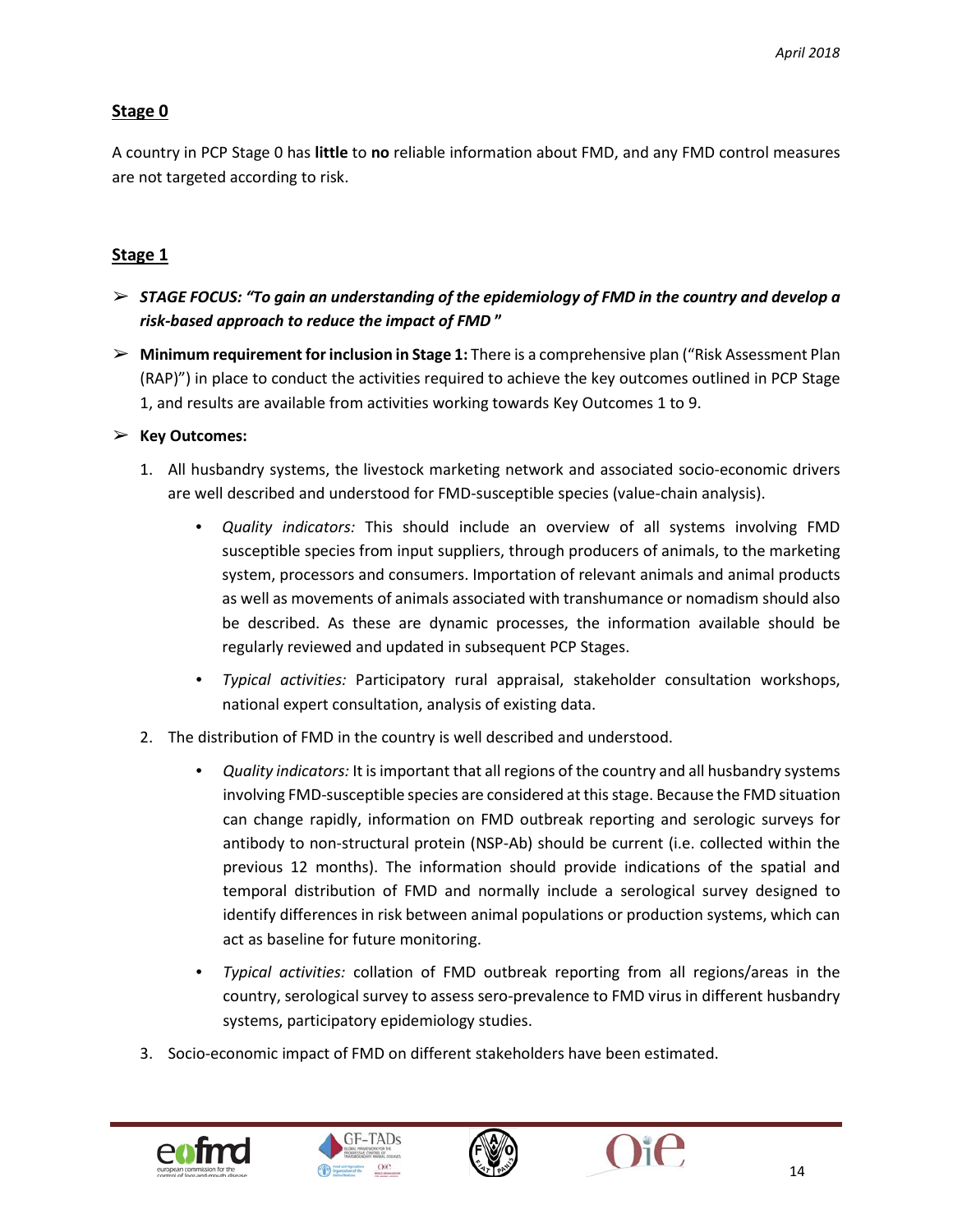- *Quality indicators:* A complete economic impact assessment is not expected at this stage, but the different types of direct losses (visible and invisible) should be described and the impact of direct losses in key husbandry systems due to FMD should be estimated.
- *Typical activities:* Primary data collection and analysis, analysis of existing data, key informant interviews, identification of synergies with other livestock disease control activities.
- 4. The most common circulating strains of FMDV have been identified.
	- *Quality indicators:* Samples should be representative of different production sectors and geographic regions. Because the FMD situation is constantly evolving, samples should be collected and analysed regularly over time.
	- *Typical activities:* Sampling and laboratory testing for FMDV, ship samples regularly to an OIE/FAO Reference Laboratory for virus characterization.
- 5. There has been progress towards developing an enabling environment for control activities. The OIE Performance of the Veterinary Services Pathway (OIE-PVS) describes the capacities and competencies required by a Veterinary Service to effectively control FMD
	- *Quality indicators:* In Stage 1, the majority of veterinary and other professional positions in the Veterinary Services are occupied by appropriately qualified and equipped personnel able to understand the risks of FMD and the benefits, consequences and potential impacts of disease management options . FMD should be a notifiable disease and reporting of suspect cases and laboratory confirmed cases should be encouraged by providing adequate training to veterinarians and stakeholders as well as by having an appropriate communication mechanism. Producers and other interested parties are informed of the risks of FMD and mechanisms are established to consult with them on improvements to FMD management. A table that links the PCP-FMD with the thirteen recommended critical competencies of the OIE PVS Tool at Stage 1 can be found in the annexed document (Annex 1).
	- *Typical activities:* Training on field and laboratory activities to enhance professional competencies of veterinarians and veterinary para-professionals in particular to support risk assessment and monitoring of the disease situation. The Veterinary Services are equipped with sufficient resources at central and at some regional level for the activities required by the Stage. Coordination and communication with national and international stakeholders is adequate when designing the control programme and during the preparation of the legal framework in support of the implementation of the FMD control activities.
- 6. The country demonstrates transparency and commitment to participating in regional FMD control initiatives.
	- *Typical activities:* Outbreaks are notified to OIE in a timely manner, countries participate and share results of PCP activities at regional level, e.g. Regional Roadmap meeting.





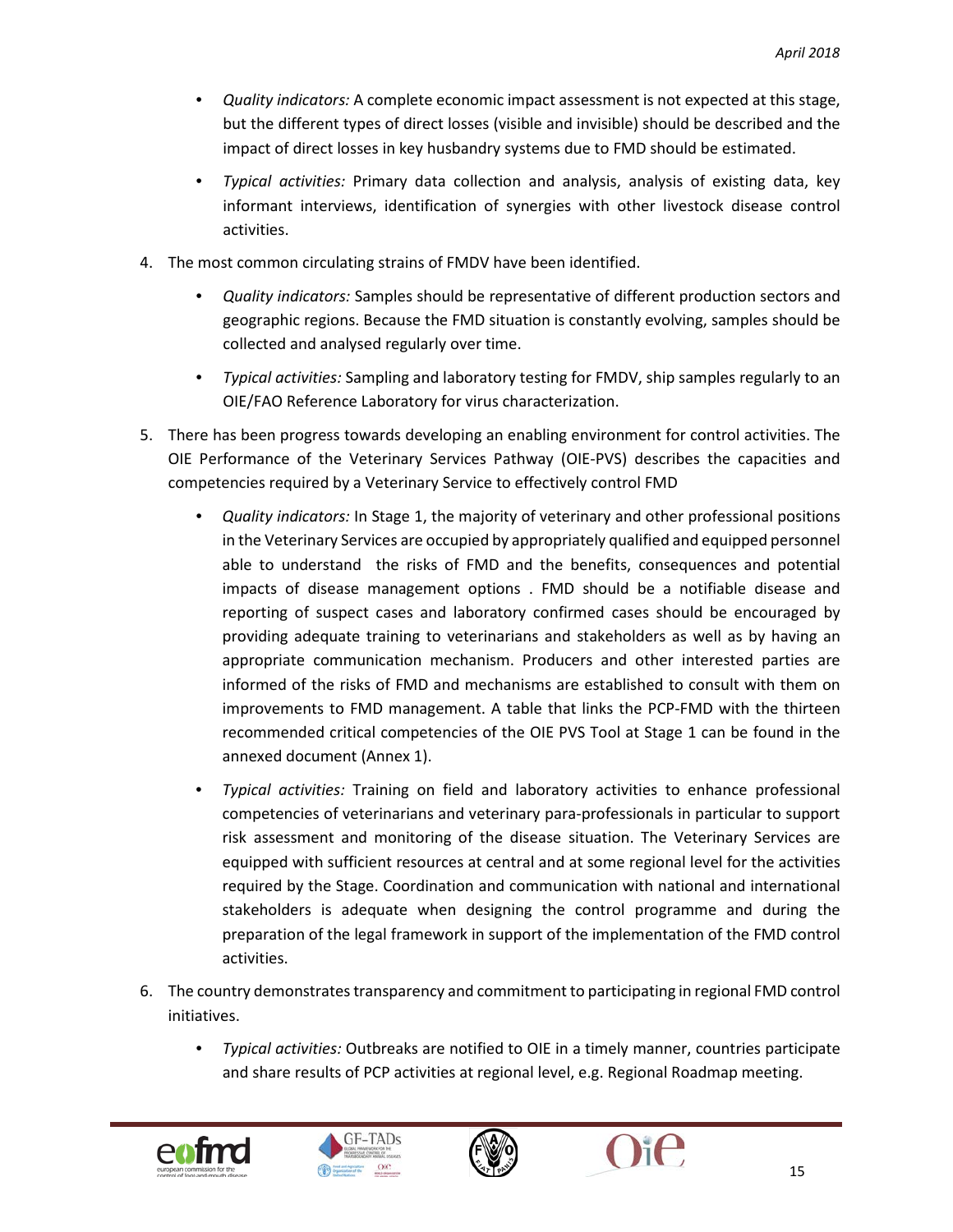- 7. Important risk hotspots for FMD transmission and FMD impact are identified and a 'working hypothesis' of how FMD virus circulates in the country has been developed.
	- *Quality indicators:* The analysis should use information in relation to key outcomes 1-6 above. 'Risk hotspots', defined as points in the production system and marketing network (or more in general along the value chains) where there is a high risk of FMD entry and/or spread, should be described and prioritised. Gaps in knowledge that are required to mitigate effectively the risk of FMD entry/spread are identified.
	- *Typical activities:* Analysis of data about the epidemiology of FMD and husbandry systems and, when data allow, conduct a preliminary risk assessment to identify risk hotspots for FMD transmission and FMD impact, developing risk pathways for identified risk hotspots and define possible interventions for mitigating FMD entry and spread, including wildlife where appropriate.
- 8. Identification of potential synergies with other TAD control initiatives
	- *Quality indicators:* National efforts to control other TAD exists and are described
	- *Typical activities:* Identification of the national TAD priority diseases, description of the control activities and the allocated resources and identification of possible joint activities.

#### *AND TO PROGRESS TO* **STAGE 2**

- 9. A written **Risk-Based Strategic Plan** (RBSP) that has the aim of reducing the impact of FMD in at least one zone or husbandry sector is developed.
	- *Quality indicators:* The RBSP should be endorsed by the veterinary authorities and clearly based on the risks identified through the Stage 1 PCP activities.
	- *Typical activities:* Control measures to mitigate the most important risks are selected on the basis of both their feasibility and expected impact. Risk assessment techniques, particularly the description of risk pathways, will be useful to accomplish this. Stakeholders should be consulted and involved in the development of the RBSP.
	- A RBSP endorsed by the government and accepted by the RAG is required for the country to progress to Stage 2.







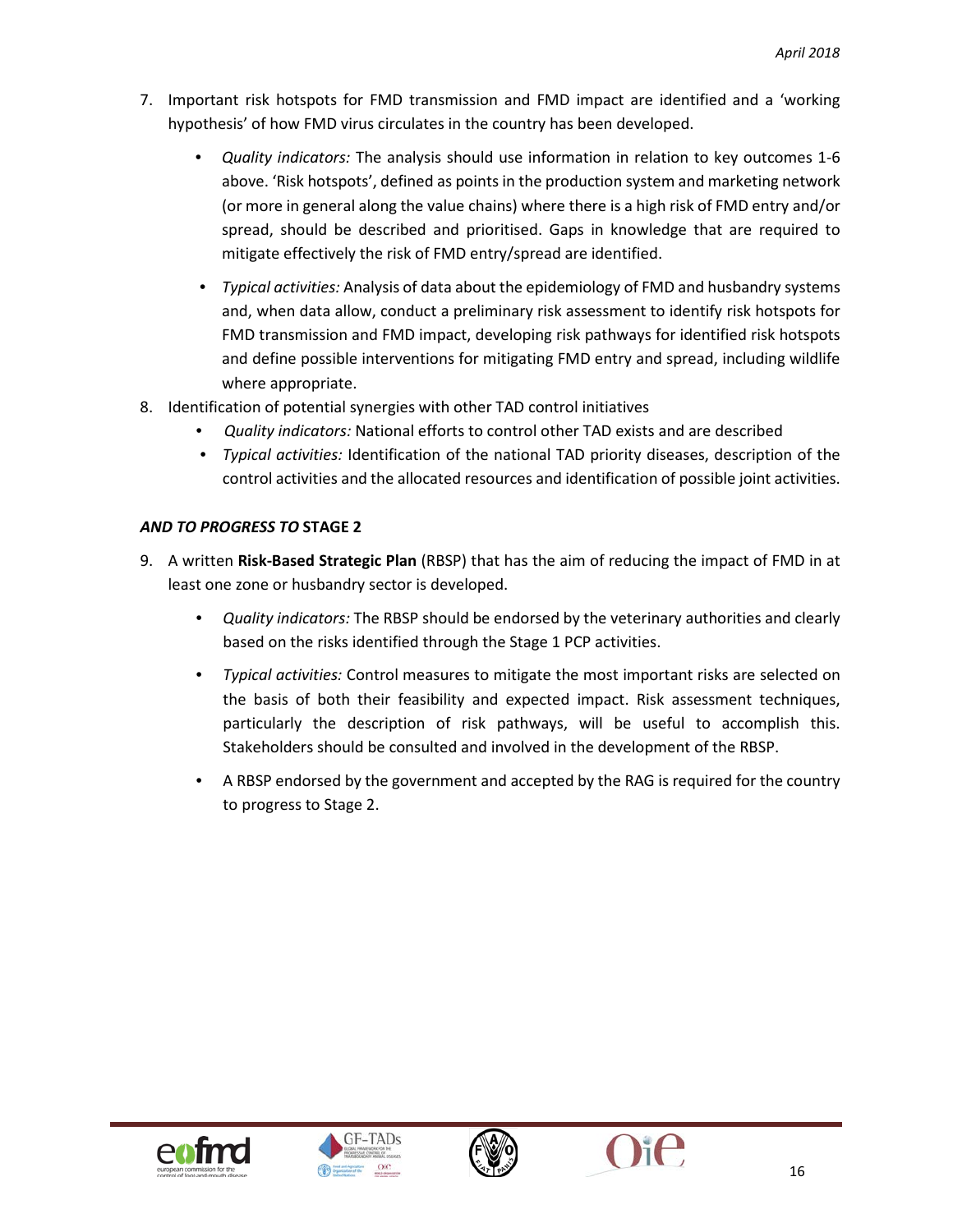## **Stage 2**

- ➢ **STAGE FOCUS**: **"To implement risk based control measures such that the impact of FMD is reduced in one or more livestock sectors"**
- ➢ **Minimum requirement for inclusion in Stage 2:** Completion of previous Stage, and results are available from activities working towards Key Outcomes 1 to 7 below.
- ➢ **Requirement to remain in Stage 2:** The country must be able to provide evidence that risk-based control measures are implemented each year, and that there is routine, ongoing monitoring of their implementation and impact.

#### ➢ **Key Outcomes:**

- 1. Ongoing monitoring of FMD risk in different husbandry systems.
	- *Quality indicators:* The country should maintain activities described in Stage 1, with data and analysis updated as required to keep the information current. Additionally, critical gaps in understanding should be identified and be addressed, with particular emphasis on acquiring knowledge that could assist in more effective implementation of control measures. Thus, the understanding of both the epidemiology of FMD in the country and feasible mitigation options are progressively enhanced.
	- *Typical activities:* As for Stage 1, plus targeted research studies implemented to address gaps in knowledge (e.g. targeted serological surveys, active surveillance, participatory epidemiology studies, risk assessments etc.); awareness and communication.
- 2. Ongoing monitoring of circulating strains.
	- *Quality indicators:* The country should maintain activities described in Stage 1, with representative samples collected regularly from outbreaks that occur in different geographical areas and husbandry systems.
	- *Typical activities:* As for Stage 1, plus additional sampling, analysis and targeted research studies implemented to address gaps in knowledge and/or ensure control measures are effective (e.g. laboratory evidence that the vaccine used is appropriate for circulating strains of virus, enhanced investigation of outbreaks where vaccine failure is suspected).
- 3. Risk-based control measures are implemented for the sector or zone targeted, based on the riskbased strategic plan developed in Stage 1.
	- *Quality indicators:* Control efforts should be targeted at critical risk control points, and will most likely include both vaccination and enhanced biosecurity measures.
	- *Typical activities:* The development of vaccination delivery mechanisms and cold chain, introducing measures at markets to reduce transmission of FMD, enhancing awareness of FMD transmission mechanisms and behaviours that can interrupt transmission, improving border controls, movement controls, implementation of good biosecurity practices, hygiene, cleaning and disinfection routines at critical points all along the production and marketing





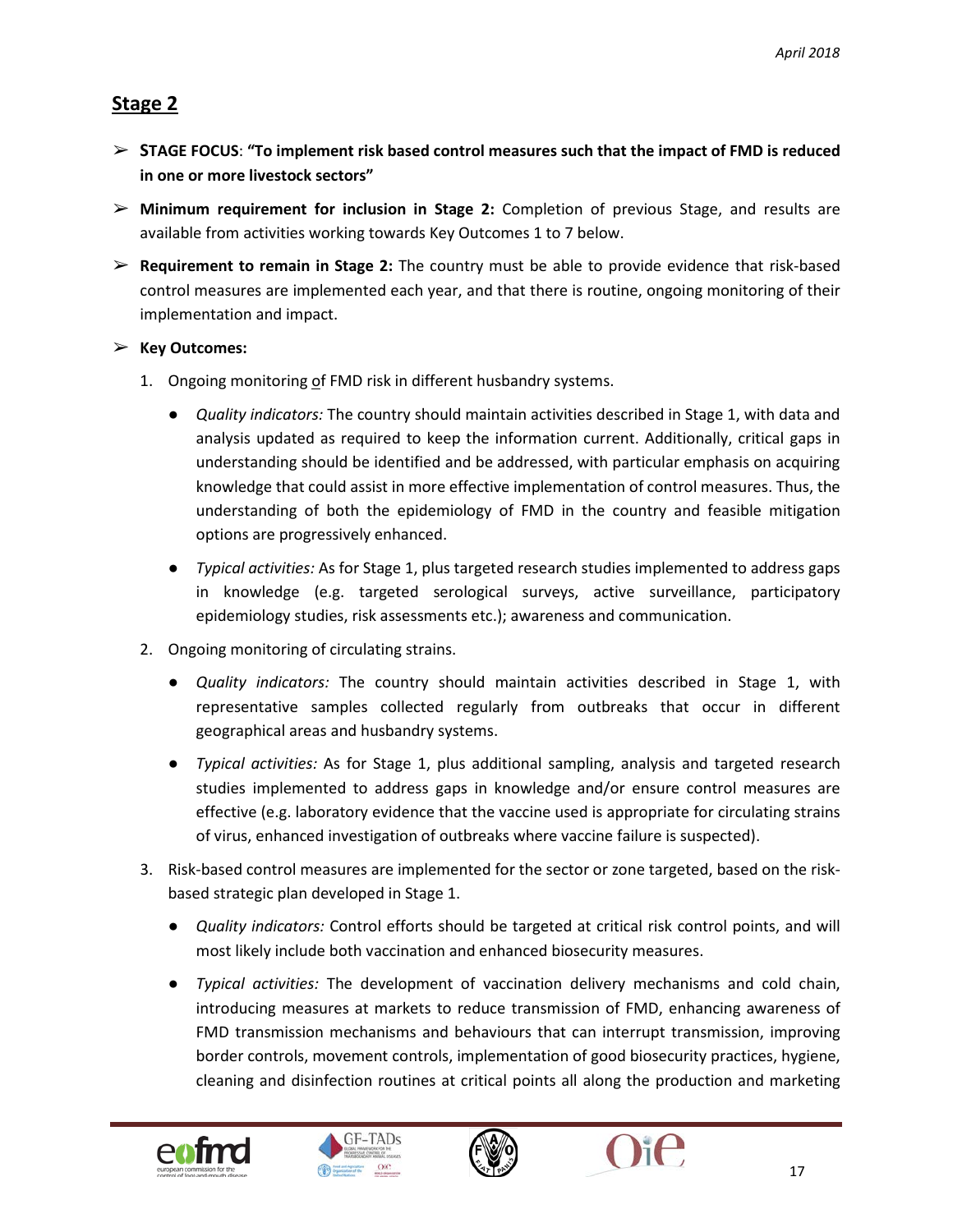networks (typically where animals are being moved, and marketed through the country or region).

- 4. It is clearly established that the impact of FMD is being reduced by the control measures in at least some livestock sectors.
	- *Quality indicators:* To demonstrate the control measures are achieving the desired impact, it is important to monitor both the implementation and impact of control measures. The official veterinary services show ownership for systematic monitoring of the implementation and impact of the control measures and provides results of monitoring to stakeholders.
	- *Typical activities:* analysis of surveillance data to assess the change in FMD prevalence over time in the target population(s); Post Vaccination Monitoring<sup>[7](#page-18-0)</sup> (PVM) including serological surveys to assess immunity and coverage within the target population(s); assessment of control measures (cost effectiveness, degree of implementation, impact), documented inspections showing compliance with biosecurity and hygiene requirements. Evidence of systematic monitoring of implementation and impact are provided.
- 5. *There is further* development of an enabling environment for control activities.
	- *Quality indicators:* In Stage 2, there is evidence that the country is committed to developing an effective and sustainable control programme through the allocation of sufficient resources to ensure the correct implementation and monitoring of the risk-based strategic plan. The legal framework should ensure that control and surveillance and monitoring activities can be carried out which will include laboratory investigation of suspected cases and a national reporting system. A table that links the PCP-FMD with the 27 recommended critical competencies of the OIE-PVS Tool at Stage 2 can be found in Annex 1.
	- *Typical activities:* As for Stage 1 *plus* internal coordination mechanisms with adequate record keeping, documentation and management, and an established and functional clear chain of command. The operational capacity of veterinary services, including veterinary paraprofessionals and other technical staff, is sufficient to manage the services required under the RBSP. The Veterinary Services have the capacity to regulate the use of the vaccines and the power to take legal action in instances of non-compliance of in relevant fields activities (e.*g.* disease notification, rights to enter premises and examine animals, markets and transporters control). The Veterinary Services have the capacity to adequately notify the disease occurrence to the OIE and to officially participate in international meetings. An interdisciplinary coordination body such as a FMD task force with the participation of producers and other stakeholders is created with a defined governance and clear Terms of Reference. The coordination body meets regularly to coordinate the control activities and review monitoring results. The national laboratory capability is sufficient to meet the programme' needs. Surveillance activities are supported by an information system (preferably making use of digital data flows instead of paper) to allow availability of non-

<span id="page-18-0"></span><sup>7</sup> <http://www.fao.org/3/a-i5975e.pdf>







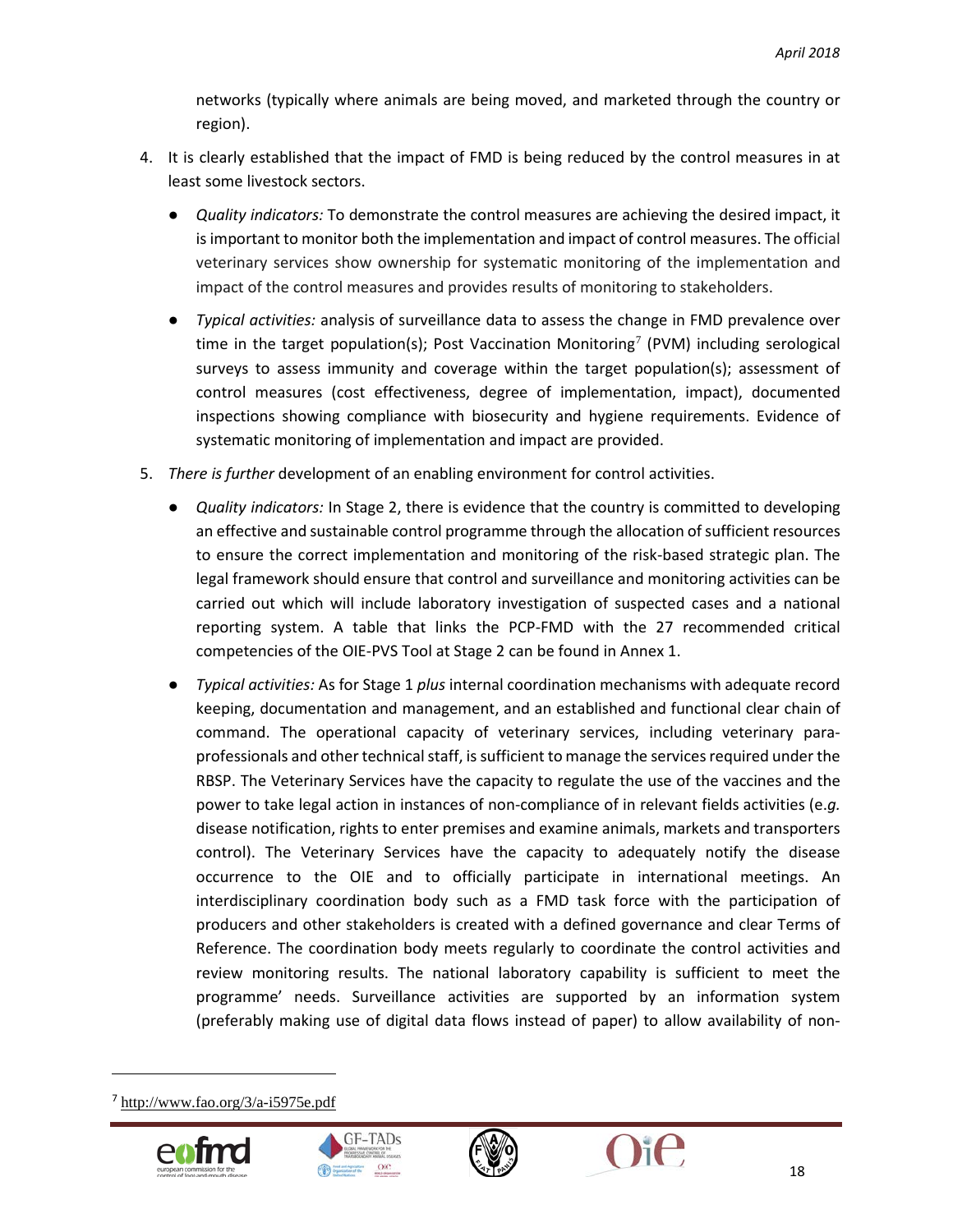aggregated data at central level and which includes geo-referenced data for analysis and mapping.

- 6. Some FMD control activities are combined with other TAD control activities.
	- *Quality indicators:* A plan combining some FMD control activities with other TAD control activities is being implemented
	- *Typical activities:* The FMD vaccination campaign and/or the serological survey target, at least, another TAD. The benefits of combining TAD activities is clearly documented and accepted by the stakeholders.

#### **AND TO PROGRESS TO STAGE 3**

- 7. A written Official Control Programme aiming at eliminating virus circulation in the domestic susceptible animal population from at least a zone of the country is developed.
	- *Quality indicators:* This plan is more aggressive than the RBSP and should contain provision for rapid detection of and response to outbreaks in order to limit the spread of infection. It should be endorsed by the Veterinary Authorities.
	- *Typical activities:* Compared to the RBSP implemented during Stage 2, this plan must address the requirement that disease should be detected rapidly whenever and wherever it occurs and every outbreak should trigger a response to limit the onward spread of FMDV. The focus shifts from control in a key livestock sector, to eventually elimination of FMD in all susceptible livestock in the country or zone.
	- A written Official Control Programme endorsed by the government and accepted by the RAG is required for the country/zone to progress to Stage 3.







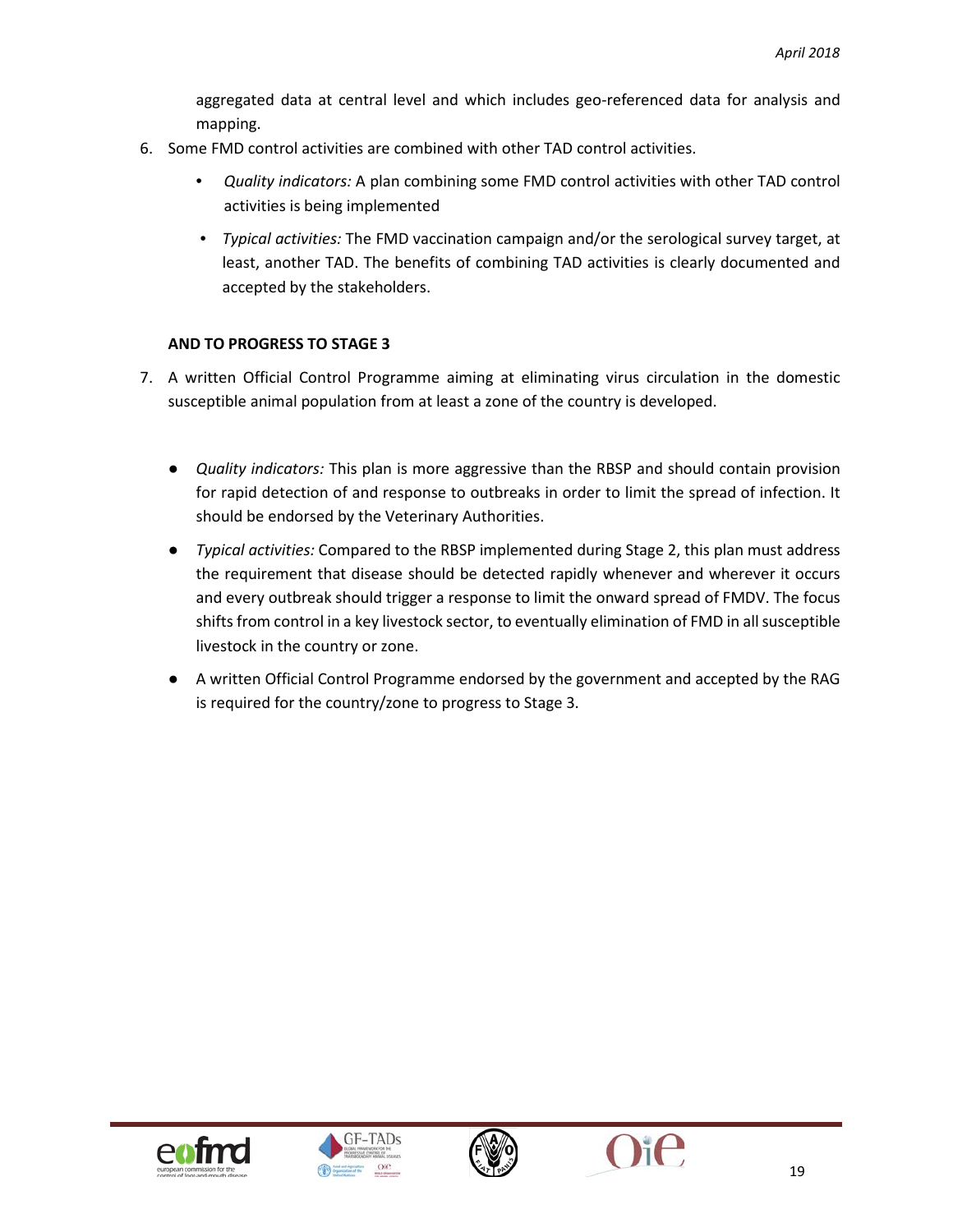#### **Stage 3**

- ➢ **STAGE FOCUS: "Progressive reduction in both outbreak incidence and virus circulation in at least one zone of the country".**
- ➢ **Minimum requirement for inclusion in Stage 3:** Completion of previous Stages, and results are available from activities working towards Key Outcomes 1 to 8 below.
- ➢ **Requirement to remain in Stage 3:** The country should be able to provide evidence that there is provision for the rapid detection and response to all FMD outbreaks.
- ➢ **Key Outcomes:**
	- 1. Ongoing monitoring of risk in different husbandry systems.
		- *Quality indicators:* Enhanced understanding of risk is applied to eliminate progressively the FMD virus in domestic animals through the effective use of available control options.
		- *Typical activities:* The country should maintain activities described in Stages 1 and 2, and analyse the resulting data to ensure that control measures are feasible, effective and acceptable to stakeholders. Further, control measures should be changed or refined if they are not as effective as expected.
	- 2. The Official Control Programme developed to conclude Stage 2 and to enter into Stage 3 is implemented, resulting in rapid detection of, and response to, all FMD outbreaks in at least one zone in the country.
		- *Quality indicators:* Compared to the RBSP implemented during Stage 2, this plan is more aggressive and the focus moves from reducing the impact of FMD in a key livestock sector or sectors to also progressively reducing the level of virus circulation and thus including all susceptible livestock in the country or zone targeted for FMDV elimination.
		- *Typical activities:* As for Stage 2 control activities, plus enhanced focus on disease reporting and response – e.g. public awareness campaigns, provision of reporting incentives, dedicated phone lines etc. Every outbreak should trigger a response to limit the onward spread of FMDV (culling of infected livestock, tracings, and movement restrictions, strategic vaccination [e.g. ring or other barrier]). Full epidemiological investigations into all outbreaks should be carried out, generating complete reports that specifically address the source and spread (spatial, temporal) of infection and develop conclusions as to the most likely mechanisms of disease transmission responsible. Review of the vaccination programme to ensure its proper implementation and factors that might contribute to outbreaks in vaccinated populations (PVM reference<sup>[8](#page-20-0)</sup>). Representative virus isolates from each outbreak should be characterized, with results of genotyping and vaccine matching against vaccines in use in the programme made available in the public domain, at least on an annual basis.

<span id="page-20-0"></span><sup>8</sup> <http://www.fao.org/3/a-i5975e.pdf>





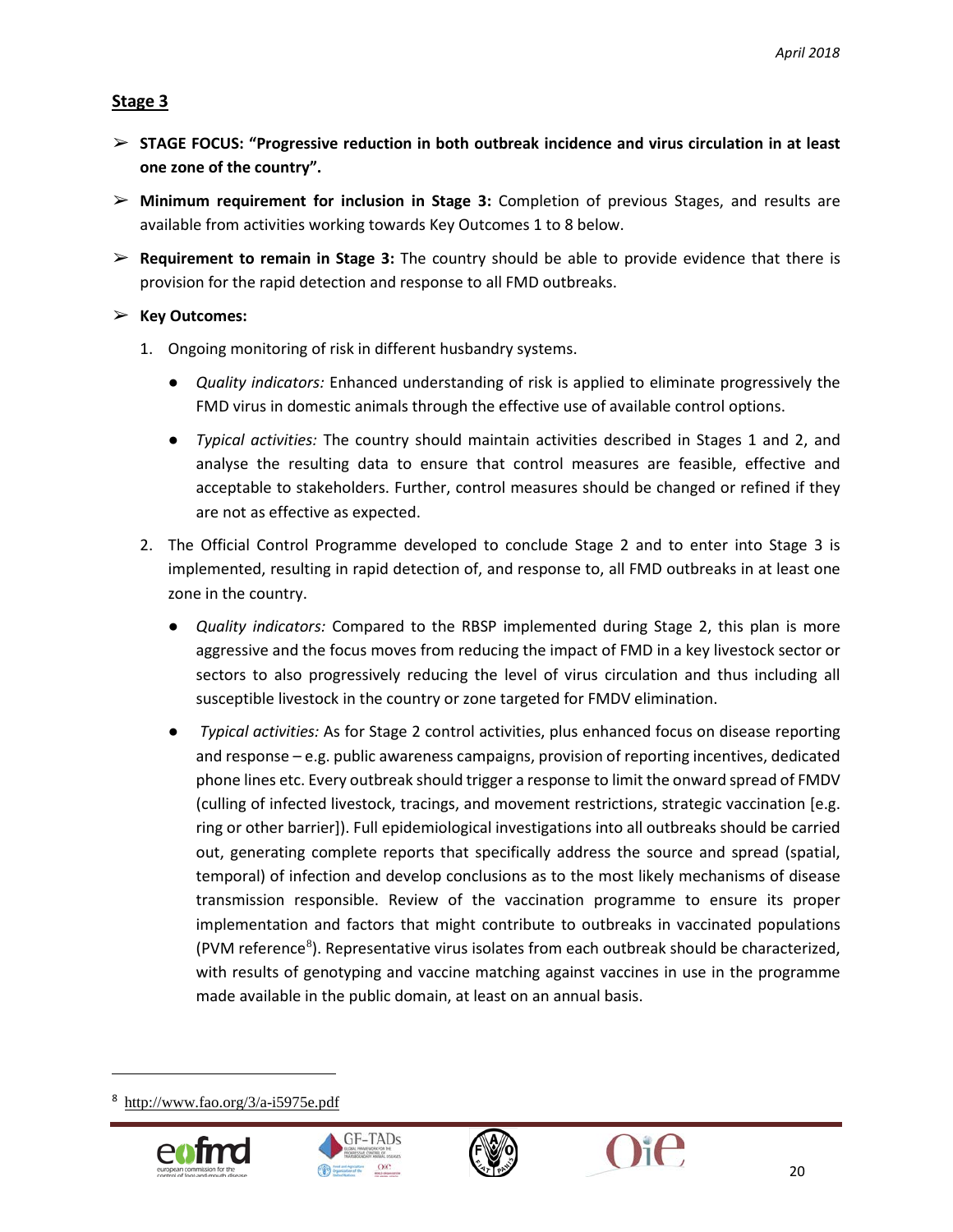- 3. The incidence of FMD is progressively reduced in domestic animals in at least a zone in the country.
	- *Quality indicators:* Credible epidemiological evidence that FMD virus elimination is progressively being attained in domestic animals and that control measures are effectively reducing the risk of the incursion and/or spread of FMD from wildlife or a foreign country.
	- *Typical activities:* Analysis of data from surveillance system (active and/or passive) including serological surveys.
- 4. There is further development of an enabling environment for control activities
	- *Quality indicators:* In Stage 3, the Veterinary Services should have the capability to sustainably carry out their duties with autonomy and free from commercial, financial, hierarchical and political influences that may affect technical decisions. A procedure for animal and animal products identification and movement control should exist. An early detection system, including resources for emergencies, should be in place and the veterinary services should have the resources and competency to respond to emergencies. A table that links the PCP-FMD with the 36 required critical competencies of the OIE-PVS Tool at Stage 3 can be found in the annexed document (Annex 1).
	- *Typical activities:* As for Stages 1 & 2. The legal framework is in place including animal identification and which enables the restriction of movements of animals and their products, to prevent the spread of an outbreak. Ante- and post mortem inspection and collection of disease information are undertaken for major establishments producing meat for distribution throughout the national or international market. The Veterinary Services are able to exercise control for most significant FMD risks associated with animal feed. Arrangements for compensation are in place when culling is a necessary part of outbreak response. The national laboratory capability is sufficient and based on quality assurance. The Veterinary Services has the capacity to regulate the veterinarians and para-professionals involved in the control activities and to monitor and evaluate the efficacy of their activities. Early-warning system by reporting of suspected FMD cases is encouraged and accepted by all stakeholders.
- 5. There is a body of evidence that FMD virus elimination in domestic animals within the country or zone is being progressively achieved,
	- *Quality indicators:* There is evidence of high-quality FMD surveillance activities over all regions and husbandry systems – surveillance activity must be demonstrably capable of detecting FMD outbreaks should they occur (e.g. consistent with the requirements of the OIE Terrestrial Animal Health Code on surveillance). Incidence of FMD is reduced. All outbreaks are fully investigated and quickly resolved. Monitoring of vaccination programmes and population immunity is routinely and successfully implemented.
	- Typical activities: Analysis of virological data, analysis of outbreak investigation data including identification of outbreak source, and analysis of serological survey, and PVM data.





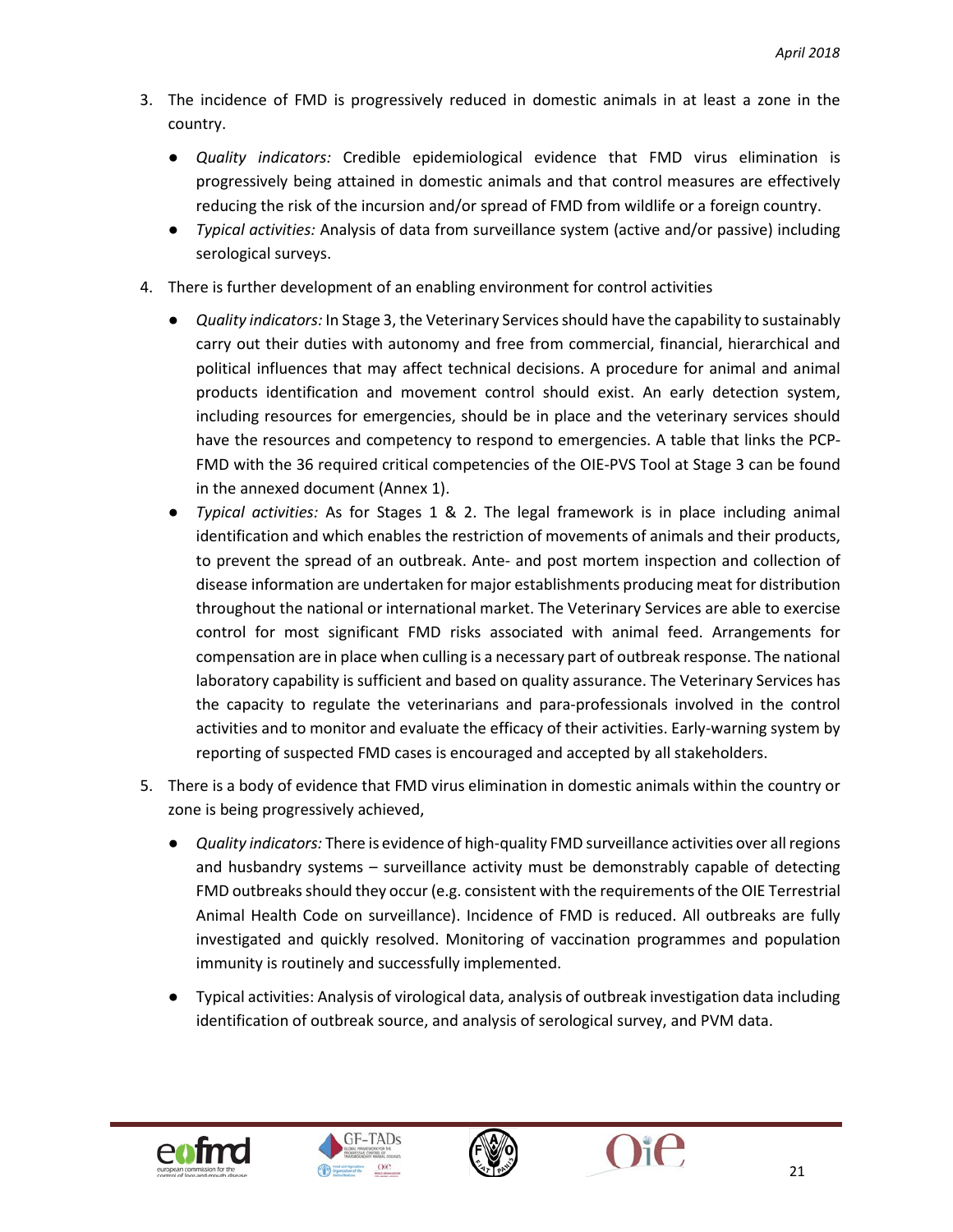- 6. Contingency (emergency preparedness) plans are available and ready for full implementation.
	- *Quality indicators:*

The plans should indicate how the Veterinary Authority will respond to events where virus transmission is unable to be contained by the routine response and an animal health emergency occurs or is likely to occur, such as the incursion of a new serotype or strain which is not covered by available vaccines.

- Typical activities: Development of plans, stakeholder meetings and agreement, testing through table top and field simulation exercises, analysis of the outcome of simulation exercises
- 7. Some FMD control activities are combined with other TAD control activities.
	- *Quality indicators:* The reduction of the incidence of FMD progresses in parallel to the incidence of other TAD control
	- *Typical activities:* The calendar of some of the FMD control activities are coordinated with other TAD control activities. The surveillance system and outbreak investigation protocol consider FMD and other TADs.

#### **AND TO PROGRESS TO STAGE 4**

8. The country has received endorsement of its Official Control Programme from the OIE.







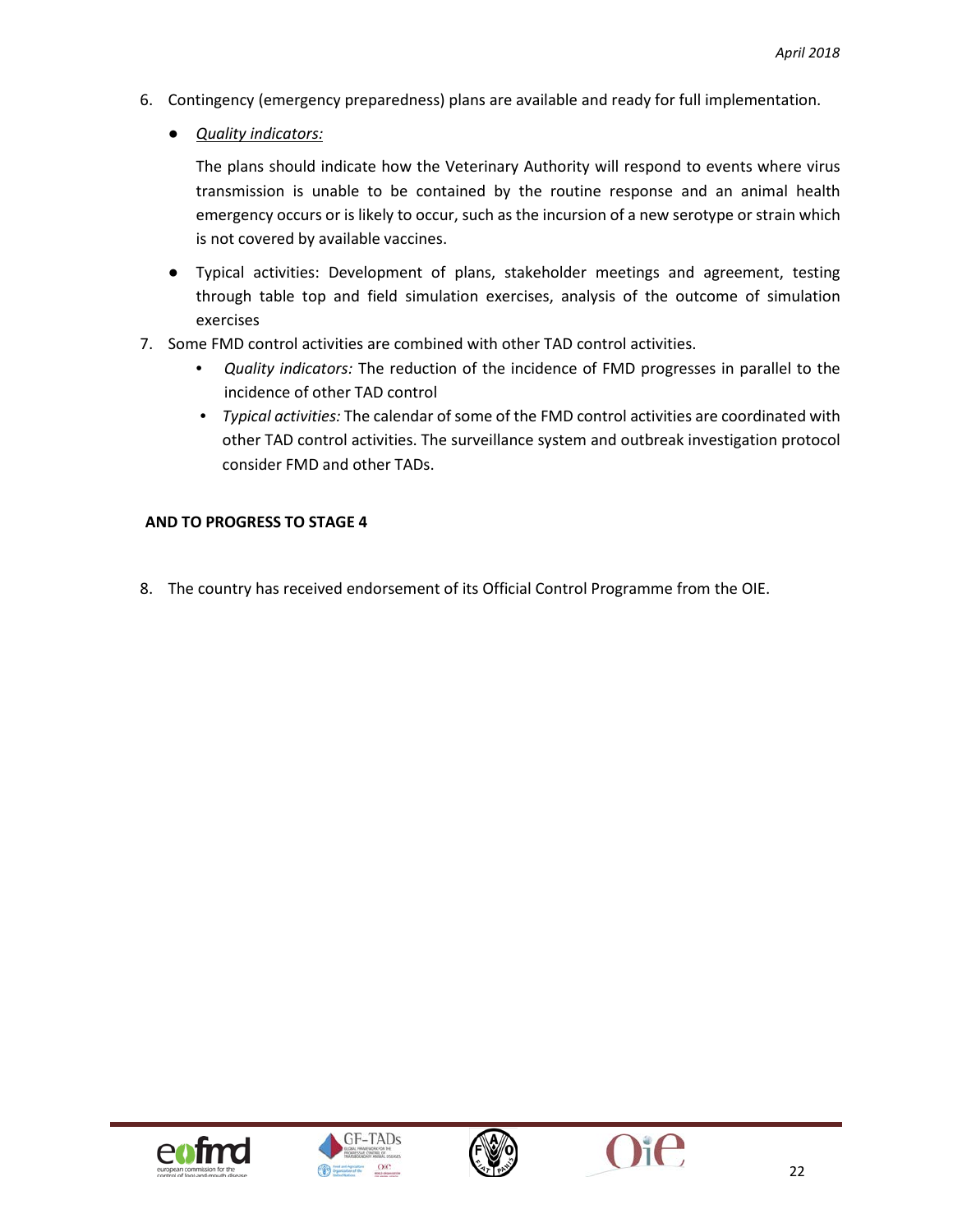#### **Stage 4 - OIE Endorsement**

**STAGE FOCUS: "To continue to implement the endorsed national official control programme and achieve OIE recognition of freedom with vaccination".**

#### **Beyond Stage 4 –**

(i) OIE Official Status of freedom with vaccination

(ii) OIE Official Status of freedom without vaccination.